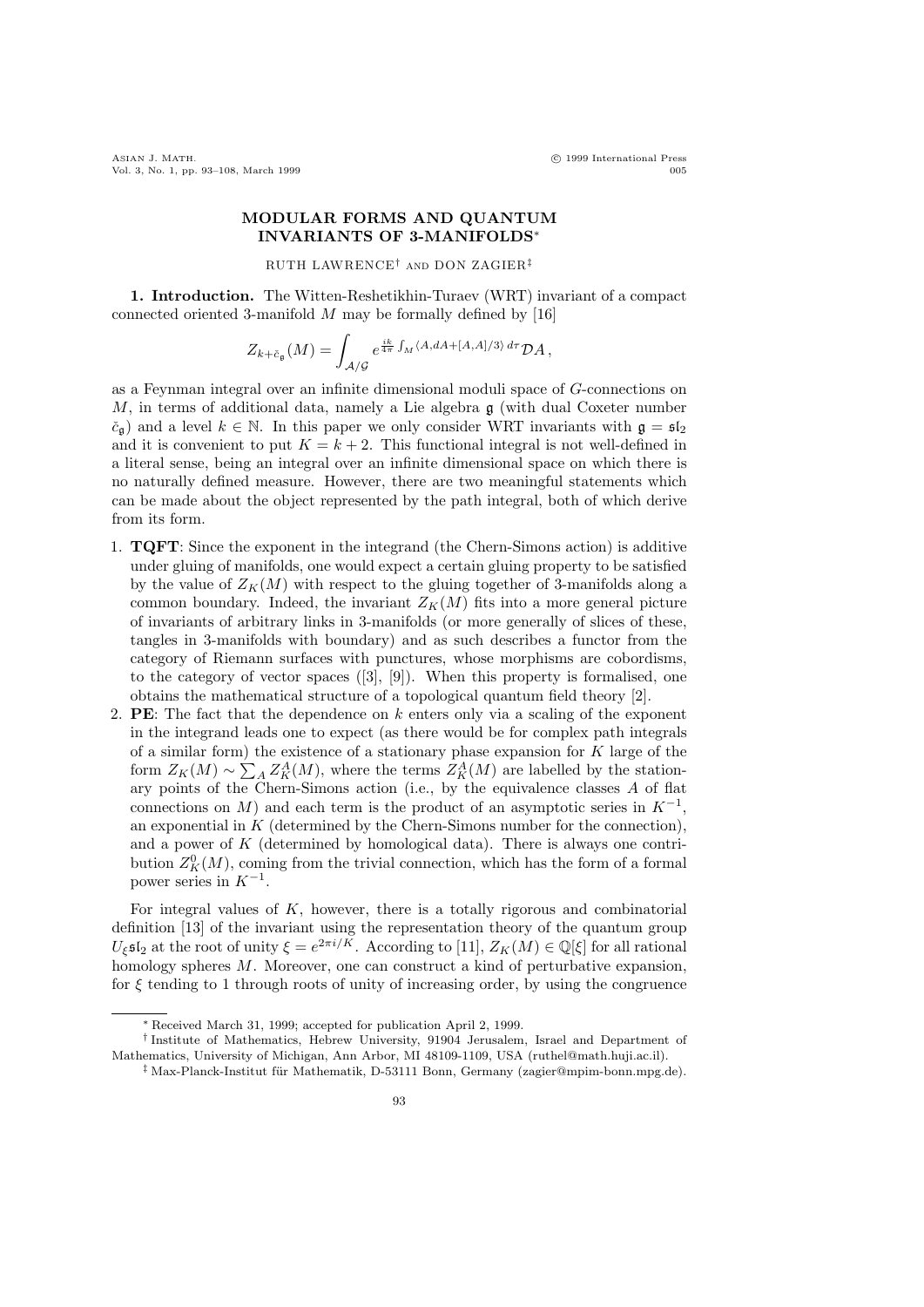properties of the coefficients of the polynomials representing  $Z_K(M)$  for prime K (see [12]). What is obtained is a formal power series invariant  $Z_{\infty}(M) \in \mathbb{Q}[[h]]$  in  $h = \xi - 1$ . This series has been shown [14] to converge K-adically to  $Z_K(M)$  for prime K, for all rational homology spheres. Moreover, in some cases it has been found by explicit computations that the power series  $Z_{\infty}(M)$  in K<sup>-1</sup> also describes the asymptotic expansion in the complex sense of the "trivial connection contribution"  $Z_K^0(M)$  as  $K \to \infty$ . ([8], [10])

Although the combinatorial definition of [13] makes sense for any root of unity, the definition of [16] has been traditionally only considered for integer (rather than rational) K, and in the limit  $\xi \to 1$ . In principle one can carry out a radial perturbative expansion near any root of unity, i.e. in a power series in t for  $q = \xi e^{-t}$  where  $\xi = e^{2\pi i \alpha}$ with  $\alpha \in \mathbb{Q}$ . To our knowledge this has yet to be done directly from Witten's integral formulation, although it has been done in special cases in [8] and [10] from explicit formulae for  $Z_K^0(M)$ .

The phenomenon which we see here of functions which make sense only at, or infinitesimally near to, roots of unity also occurs in [17] and in connection with "period functions" of modular forms and mock theta functions. The purpose of this paper is to show that in fact these two coincide, at least in certain cases. In particular we will show that, in certain cases, there is a modular form of half-integral weight whose Eichler integral is almost modular, its limiting values near rational points being equal to the WRT-invariants of suitable 3-manifolds. The obstruction to modularity is measured by a certain cocycle which is an analogue for half-integral weights of the period polynomial for integral weights. See §4.

For most of the paper we will concentrate on one single example, the Poincaré homology sphere  $\Sigma(2,3,5)$ . The WRT-invariant of this manifold has been calculated in the literature in several different ways and is a particularly beautiful numbertheoretical function. In §2 we collect a number of these formulae and give a table of values of  $W(\xi)$  (a normalised version of  $Z_K(M)$ ) for roots of unity  $\xi$  of small order. In §3 we obtain a formula of a different sort for  $W(\xi)$  by introducing a certain theta series of weight 3/2 and showing that the limiting values of the associated Eichler integral coincide with the numbers  $W(\xi)$ . This property is used in §4 to determine the behaviour of the function  $W(e^{2\pi i\alpha})$  ( $\alpha \in \mathbb{Q}$ ) under the action of modular transformations. In §5 we describe briefly a surprising connection, found by Sander Zwegers, between the WRT-invariant of  $\Sigma(2,3,5)$  and one of Ramanujan's "mock theta functions of order 5". This leads to yet another formula for  $W(\xi)$  as an infinite sum of polynomials in  $\xi^{-1}$  which becomes finite (and hence makes sense) exactly when  $\xi$  is a root of unity; this is similar to the phenomenon appearing in the "strange identity" of [17]. Finally, in §6 we describe the generalisation to other Seifert fibrations. If these have exactly three exceptional fibres, then the picture is quite analogous to the one for the Poincaré homology sphere, while in the case of four or more exceptional fibres the same type of ideas apply but the picture becomes more complicated.

Acknowledgements. The authors would like to thank J. Bernstein for suggesting that the formulas which they had separately found in connection with WRT-invariants of simple manifolds and Eichler integrals of modular forms, respectively, might in fact be related. The first author is an Alfred P. Sloan Research Fellow; she would also like to thank the IHES for their hospitality while the main part of this work was done. This work was partially supported by NSF grant DMS-9626544.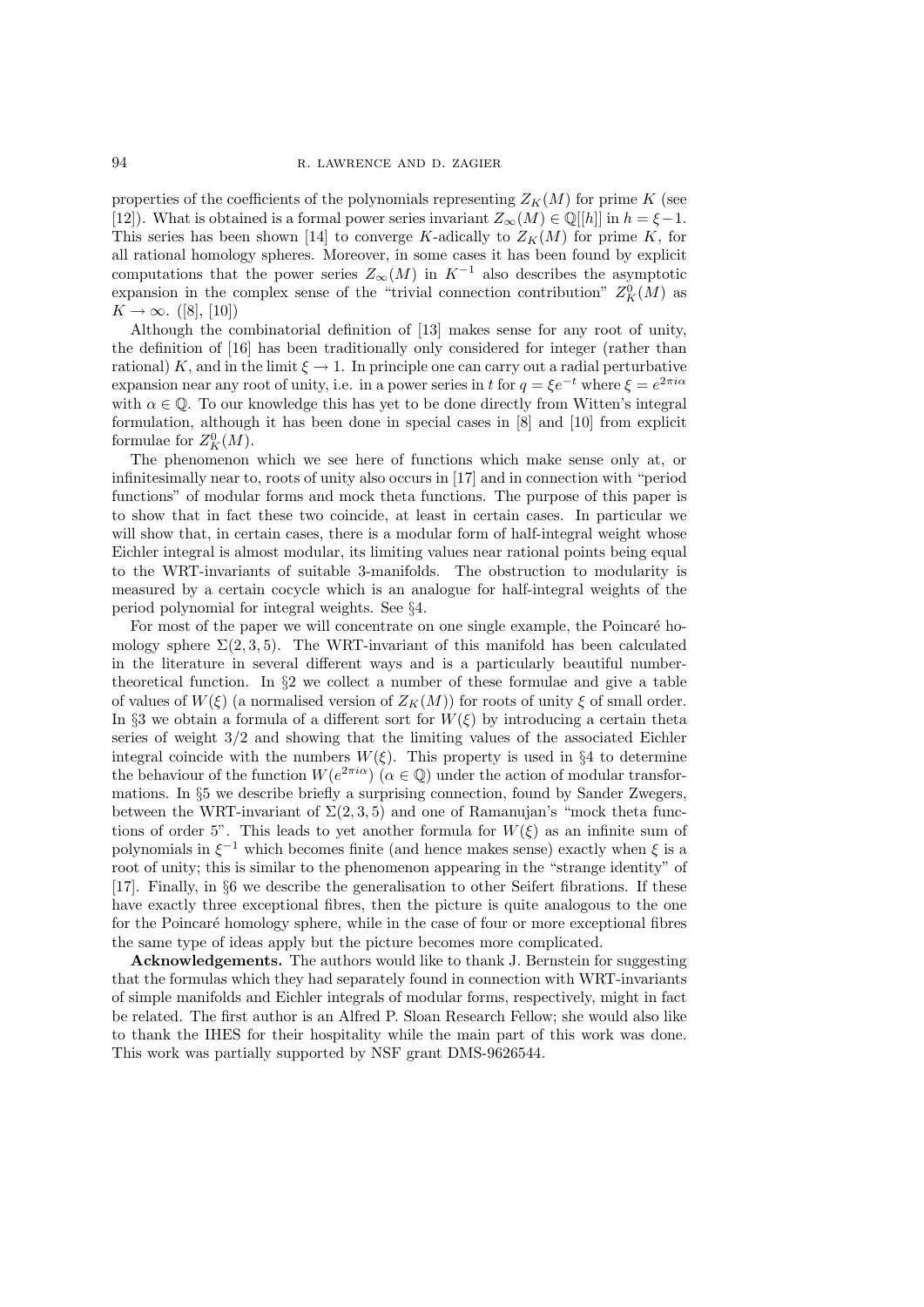2. The WRT-invariant of the Poincaré homology sphere: a collection of formulae. Computation of  $Z_K(M)$  or  $Z_\infty(M)$  is generally a hard problem. For K small, there are relations between  $Z_K(M)$  and classical topological invariants of M. For a general 3-manifold it is hopeless to give nice formulae for WRT-invariants, although for special classes of manifolds this can and has been done: lens spaces [6], surgery around  $(2, n)$ -torus knots [7], and Seifert fibred manifolds [10]. The Poincaré homology sphere fits into all but the first of these categories, as well as having a nice realisation as the quotient of  $S^3$  by the icosahedral group, and hence is particularly accessible to computations.

The WRT-invariant associated to the Poincaré homology sphere  $M = \Sigma(2, 3, 5)$ gives an element  $W(\xi) = W_M(\xi) \in \mathbb{Z}[\xi]$  for every root of unity  $\xi$ . This invariant transforms equivariantly under the Galois group, i.e.  $W(\xi^{\sigma}) = W(\xi)^{\sigma}$  for every  $\sigma \in$  $Gal(\mathbb{Q}(\xi)/\mathbb{Q})$ , so it is enough to compute  $W(\zeta_K)$  for the standard Kth root of unity  $\zeta_K = e^{2\pi i/K}$ . However we will try to write down formulae which work for all roots of unity, since we will later be interested in the behaviour of the function  $\mathbb{Q} \to \mathbb{C}$  defined by  $\alpha \mapsto W(e^{2\pi i \alpha}).$ 

A number of formulae for  $W(\xi)$  have been given. We quote in particular several of the formulae from [7], [8], and [10]. In fact we will use a slightly different normalisation from the standardly defined  $sl_2$  WRT-invariant of compact connected orientable 3manifolds  $Z_K(M)$  (for which  $Z_K(S^3) = 1$ ) in order to simplify the formulae. In particular, we set

$$
W(\zeta_K) = \zeta_K(\zeta_K - 1) Z_K(\Sigma(2,3,5)) .
$$

The geometric meaning of the factor  $\zeta_K(\zeta_K - 1)$  is as yet unclear.

First, the manifold M can be obtained from  $S^3$  by integer surgery around a  $(2, -3)$ torus knot with 2 additional twists. Specialising to this case the formula given in [7] for the WRT-invariants of such manifolds and assuming K odd, we obtain the formula

(1) 
$$
W(\xi) = \frac{1}{G_{-}} \sum_{\substack{m \in \mathbb{Z}/2K\mathbb{Z} \\ n \in (\mathbb{Z} + \frac{1}{2})/K\mathbb{Z}}} (-1)^{n - \frac{1}{2}} \varepsilon \left(\frac{m}{K}, \frac{n}{K}\right) A^{5m^{2} + 2m - 6n^{2} - 4n - \frac{1}{2}},
$$

where A is a primitive 4K-th root of unity with  $A^4 = \xi$ ,  $G_$  is the Gauss sum  $\tilde{C}$  $j \mod 2K$  $(-1)^j A^{-j^2}$ , and  $\varepsilon : (\mathbb{R}/2\mathbb{Z})^2 \to \{-1,0,1\}$  is the function defined by  $\varepsilon(x,y) =$  $\frac{1}{2}((-1)^{[x+y]} + (-1)^{[x-y]}$ ). (The formula is given in a slightly different form in [7]; to pass from (II.10) there to (1), make the substitutions  $a + 1 = \pm m$ ,  $j + \frac{1}{2} = \pm n$  and use the symmetry properties.) It is not hard to check from this formula that  $W(\xi)$ belongs to  $\mathbb{Q}(\xi)$  rather than just  $\mathbb{Q}(A)$ , and from the identity  $G_-^2 = -2K(-A)^K$  it follows that  $W(\xi) \in \frac{1}{2\lambda}$  $\frac{1}{2K}\mathbb{Z}[\xi]$ , but the integrality of  $W(\xi)$  is not obvious from (1). It is known from [11] that for all rational homology spheres,  $Z_K(M) \in \mathbb{Z}[\xi]$  for prime K, so that  $W(\xi) \in (\xi - 1)\mathbb{Z}[\xi]$ . (See [7] for an explicit derivation for K prime in this case, or  $[8]$  for an extention of this to an arbitrary prime power  $K$ .)

Next, M can also be thought of as a Seifert-fibred manifold, with three exceptional fibres and branching numbers  $(2,3,5)$ . The formulae proved in [10] specialise in this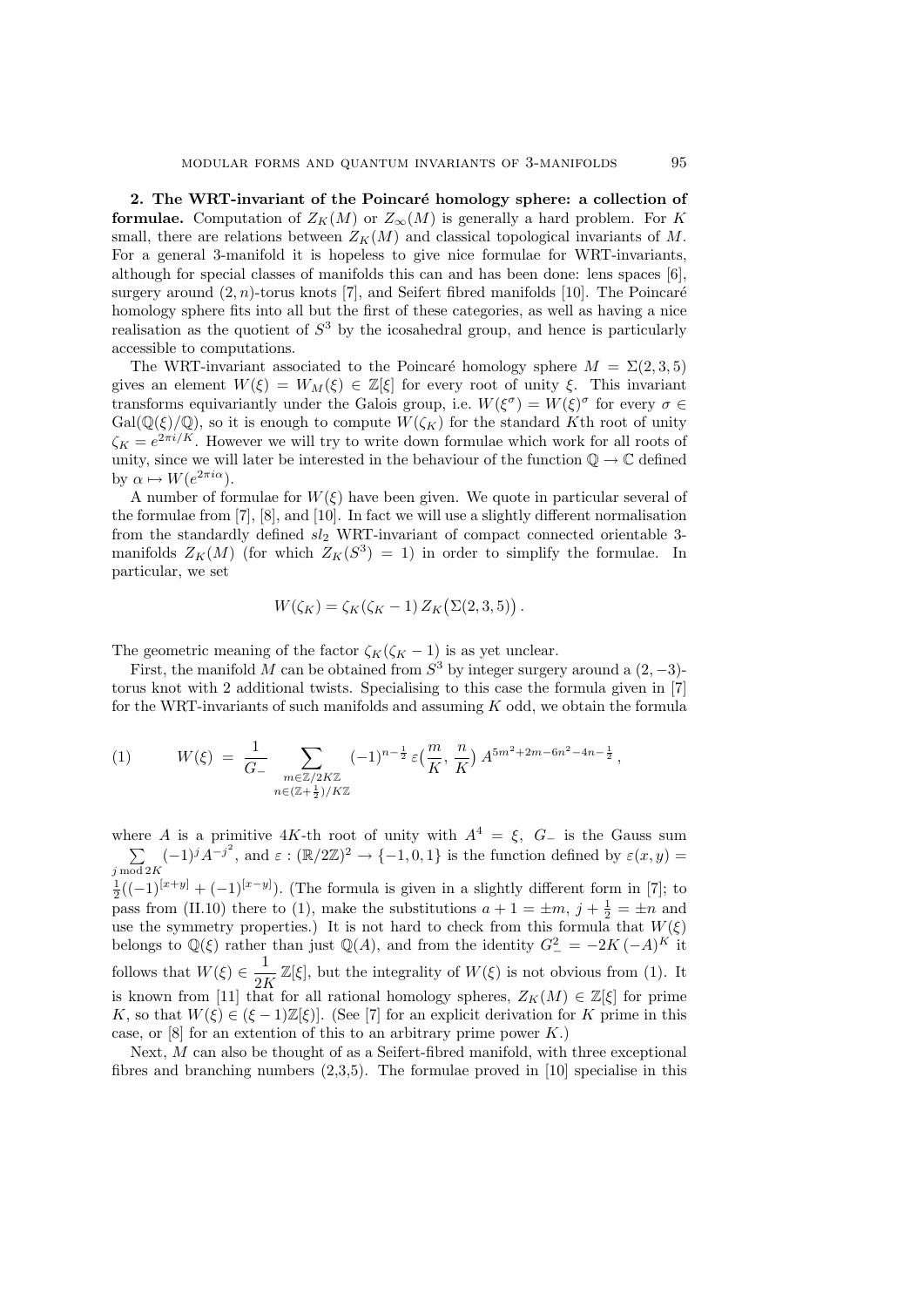case to

(2) 
$$
W(\xi) = \frac{1}{2G} \sum_{\substack{\beta \pmod{60K} \\ \beta \not\equiv 0 \pmod{K}}} \frac{(1 - \zeta^{24\beta})(1 - \zeta^{40\beta})}{1 + \zeta^{60\beta}} \zeta^{-(\beta+1)^2},
$$

where  $\zeta$  denotes a primitive 120K-th root of unity with  $\zeta^{120} = \xi$  and G the Gauss sum  $\frac{1}{\sqrt{2}}$  $\beta$  mod 60 $K$  $\zeta^{-\beta^2}$ . (The number of terms can be reduced by a factor of 8 by summing only over  $\beta$  lying between 0 and 15K and congruent to  $K+1$  modulo 2.) If  $\xi = e^{2\pi i/K}$ 

and  $\zeta = e^{\pi i/60K}$ , then  $G = (1 - i)\sqrt{30K}$  and (2) can be rewritten more explicitly as

(3) 
$$
W(\zeta_K) = -\frac{1+i}{\sqrt{120K}} \sum_{\substack{\beta \pmod{60K} \\ \beta \neq 0 \pmod{K}}} \frac{\sin(\pi \beta/3K) \sin(\pi \beta/5K)}{\cos(\pi \beta/2K)} e^{-\pi i (\beta^2+1)/60K},
$$

Finally, there is an even simpler formula for  $W(\xi)$  which will follow from the results in §3:

(4) 
$$
W(\xi) = 1 - \frac{1}{2} \sum_{n=1}^{30K} \chi_{+}(n) \left(1 - \frac{n}{30K}\right) \xi^{(n^2 - 1)/120},
$$

where  $\chi_{+}(n)$  is the periodic function defined by the table

$$
\begin{array}{c|cccccc}\n & n \pmod{60} & 1 & 11 & 19 & 29 & 31 & 41 & 49 & 59 & \text{(other)} \\
\hline\n & \chi_{+}(n) & 1 & 1 & 1 & 1 & -1 & -1 & -1 & -1 & 0\n\end{array}
$$

Any of the formulae (1)–(4) can be used to compute  $W(\xi)$ . By virtue of Galois invariance, it suffices to give  $W(\xi)$  as a polynomial in  $\xi$  for each value of K, where  $\xi$ is a primitive Kth root of unity. Here is a table up to  $K = 12$ .

| K              | $(\xi)$                  |    | $W(\mathcal{E})$                      |
|----------------|--------------------------|----|---------------------------------------|
|                |                          |    | $-\xi^5 - \xi^4 - 3\xi^3 - \xi^2 - 1$ |
| $\mathfrak{D}$ |                          | 8  | $\xi^3 - 2\xi^2 - 2\xi + 1$           |
| 3              | $-2\xi - 1$              | 9  | $\xi^4 - \xi^3 + \xi^2 + \xi + 1$     |
| 4              | $\xi + 1$                | 10 | $-3\xi^3 - 2\xi + 2$                  |
| 5              | $-\xi^3 - 2\xi^2 - 2\xi$ | 11 | $-\xi^9 + \xi^8 + \xi^3 - \xi$        |
| 6              |                          | 12 | $-3\xi^2 + \xi + 4$                   |

As mentioned in the Introduction, there is a second version of the function  $W(q)$ which, instead of being a function  $\xi \mapsto W(\xi)$  defined at roots of unity, is a formal power series in  $q - 1$  with rational coefficients. There are two ways of obtaining this power series, one using p-adic ideas and the other purely complex. We describe this briefly. A result of Ohtsuki [12] implies (for arbitrary rational homology spheres  $M$ ) that there exist rational numbers  $\lambda_n$  such that for all sufficiently large prime K,

$$
\lambda_n \equiv [W(\zeta_K)]_{h^n} \mod K
$$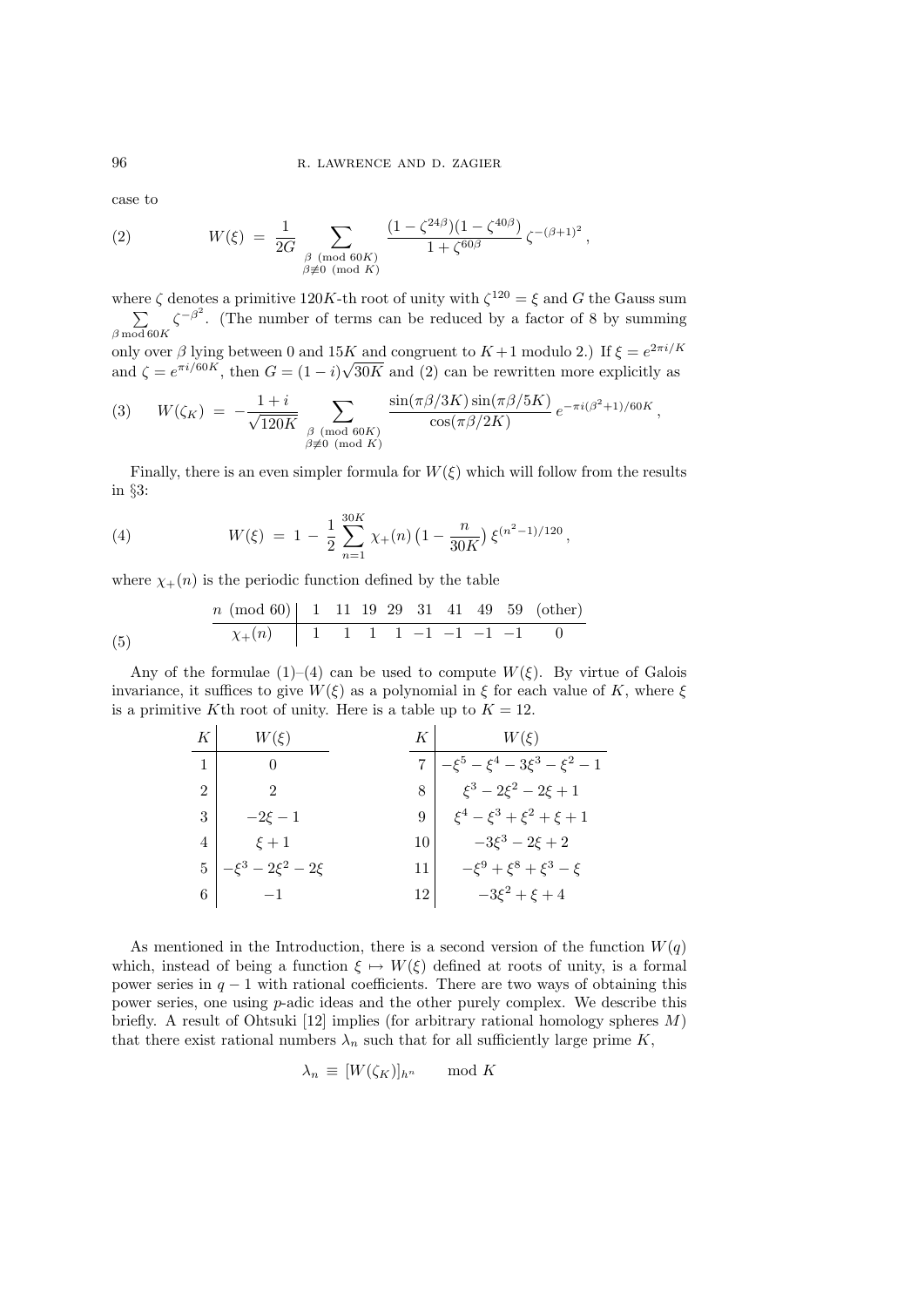where the square brackets denote the coefficient of  $h<sup>n</sup>$  in the integer polynomial in  $h = \zeta_K - 1$  representing  $W(\zeta_K)$ . Define a formal power series,

$$
W_{\infty}(h) := \sum_{n=0}^{\infty} \lambda_n h^n \in \mathbb{Q}[[h]].
$$

According to  $[7]$  and  $[8]$ , for the Poincaré homology sphere,

(6) 
$$
2(1+h)^{\frac{1}{120}}W_{\infty}(h) = (1+h)^{30(\bar{B}-\frac{4}{15})^2} - (1+h)^{30(\bar{B}-\frac{1}{15})^2},
$$

and  $W_\infty(h)$  converges p-adically to  $W(\zeta_K - 1)$  for all K which are powers of a prime number  $p$ . (This makes sense because the  $p$ -adic valuation of the algebraic number  $\zeta_K - 1$  is then strictly positive.) The right hand side of (6) is to be understood according to the binomial expansion, with the powers of the symbol  $\bar{B}$  being formally replaced by modified Euler numbers whose generating function is  $e^{z\overline{B}} = \operatorname{sech} \frac{z}{4}$ . For the Poincaré sphere this power series begins

$$
W_{\infty}(h) = h - 5h^2 + 39h^3 - 419h^4 + 5760h^5 - 96592h^6 + 1912421h^7
$$
  
- 43664112h<sup>8</sup> + 1129444381h<sup>9</sup> - 32643929747h<sup>10</sup> + ...

(The corresponding series for the original normalisation  $Z_{\infty}(h) = W_{\infty}(h)/h(1+h)$ of the WRT-invariant, as given in [7], begins  $1 - 6h + 45h^2 - 464h^3 + 6224h^4$  $102816 h<sup>5</sup> + \cdots$ ) Note that this power series has integral coefficients; the corresponding fact is known to be true for all integer homology spheres, but no general topological interpretation of these coefficients is known.

Finally, according to [7] and [10], the power series  $W_{\infty}$  may also be expressed as the asymptotic expansion near  $q = 1$  of the integrals:

(7) 
$$
q^{1/120}W_{\infty}(q-1) \sim \int_{-\infty}^{\infty} \frac{q^{-2(15iz-4)^2/15} - q^{-2(15iz-1)^2/15}}{\cosh 2\pi z} dz
$$

$$
\sim \frac{1+i}{2\sqrt{120K}} \int_{C} \frac{(q^{\beta/6} - q^{-\beta/6})(q^{\beta/10} - q^{-\beta/10})}{q^{\beta/4} + q^{-\beta/4}} q^{-\beta^2/120} d\beta,
$$

where the contour  $C$  in the second integral passes through the origin in the direction where the contour  $C$  in the second integral passes through the origin in the direction of steepest descent  $\sqrt{-iK}$ . In fact, in the case of the Poincaré homology sphere, there are precisely three terms in the stationary phase decomposition, the term  $W^0(\xi)$ associated with the trivial connection being given by the last integral in (7) (with  $q = \xi$ , and multiplied by  $\xi^{-1/120}$  and the terms corresponding to the two non-trivial flat connections being given [4] by

(8) 
$$
W^{j}(\zeta_{K}) = 2\sqrt{\frac{K}{5i}} e^{-\pi i/60K} \sin(\frac{\pi j}{5}) e^{-\pi i m_{j}^{2} K/60} \qquad (j = 1, 2),
$$

where  $m_1^2 = 1$ ,  $m_2^2 = 49$  come from the corresponding values of the Chern-Simons action. In this case, and indeed for all Seifert fibred manifolds [10], the decomposition action. In this case, and indeed for all sellert libred manifolds [10], the decomposition  $Z_K(M) = \sum_A Z_K^A(M)$  holds not only perturbatively amongst formal power series, but as an exact expression at all integers K.

From the integral formulae (7), or from the computations given later in this paper,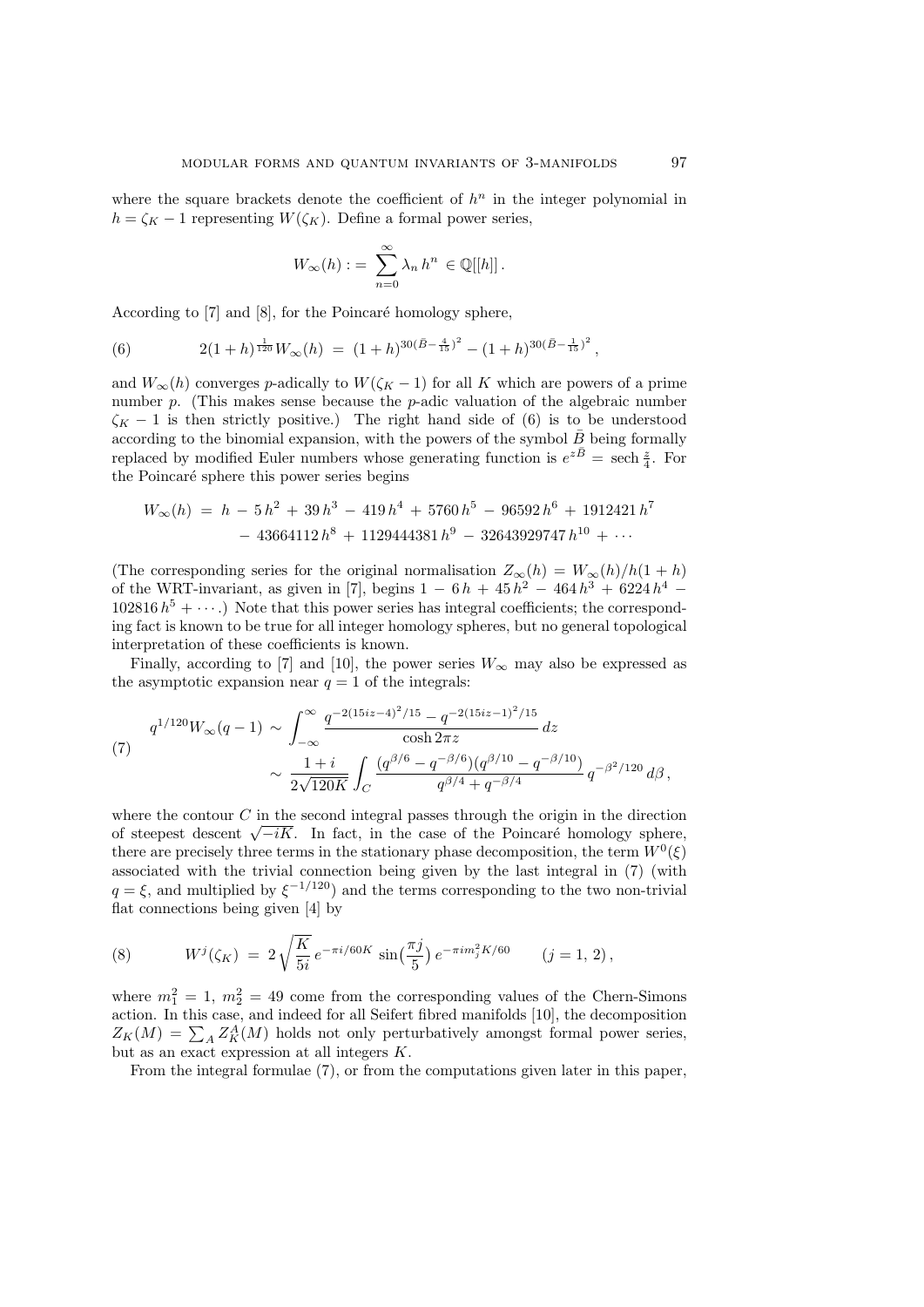one finds the following alternative explicit expression for the power series  $W_{\infty}(h)$ :

(9)  

$$
1-W_{\infty}(e^{-t}-1) = e^{t/120} \sum_{r=0}^{\infty} \frac{a_r}{r!} \left(\frac{t}{120}\right)^r
$$

$$
= 1 + t + \frac{9}{2}t^2 + \frac{205}{6}t^3 + \frac{2907}{8}t^4 + \frac{596341}{120}t^5 + \cdots,
$$

where the coefficients  $a_r \in \mathbb{Z}$  are defined by

(10) 
$$
\sum_{r=0}^{\infty} \frac{a_r}{(2r)!} x^{2r} = \frac{\cos(5x)\cos(9x)}{\cos(15x)}
$$

$$
= 1 + \frac{119}{2}x^2 + \frac{129361}{24}x^4 + \frac{353851559}{720}x^6 + \frac{258138625303}{5760}x^8 + \cdots
$$

## 3. The invariant  $W(\xi)$  as the limit of a holomorphic function.

Let  $\chi_+ : \mathbb{Z} \to \{-1, 0, 1\}$  be the function introduced at the end of §2 and set (11)

$$
A(q) = \sum_{n=1}^{\infty} \chi_{+}(n) q^{(n^{2}-1)/120} = 1 + q + q^{3} + q^{7} - q^{8} - q^{14} - q^{20} - \cdots \qquad (|q| < 1),
$$

a holomorphic function in the unit disk.

THEOREM 1. Let  $\xi$  be a root of unity. Then the radial limit of  $1-\frac{1}{2}A(q)$  as q tends to  $\xi$  equals  $W(\xi)$ , the (rescaled) WRT-invariant of the Poincaré homology sphere.

THEOREM 2. The asymptotic expansion of  $1-\frac{1}{2}A(q)$  as  $q \nearrow 1$  is the power series  $W_{\infty}(q-1).$ 

The proofs of both these results make use of the following general proposition.

PROPOSITION. Let  $C : \mathbb{Z} \to \mathbb{C}$  be a periodic function with mean value 0. Then the associated L-series  $L(s, C) = \sum_{n=1}^{\infty} C(n)n^{-s}$  ( $\Re(s) > 1$ ) extends holomorphically to all of  $\mathbb{C}$  and the two functions  $\sum_{n=1}^{\$ asymptotic expansions

$$
\sum_{n=1}^{\infty} C(n) e^{-nt} \sim \sum_{r=0}^{\infty} L(-r, C) \frac{(-t)^r}{r!}, \qquad \sum_{n=1}^{\infty} C(n) e^{-n^2 t} \sim \sum_{r=0}^{\infty} L(-2r, C) \frac{(-t)^r}{r!}
$$

as  $t \searrow 0$ . The numbers  $L(-r, C)$  are given explicitly by

(12) 
$$
L(-r, C) = -\frac{M^r}{r+1} \sum_{n=1}^{M} C(n) B_{r+1}\left(\frac{n}{M}\right) \qquad (r = 0, 1, ...)
$$

where  $B_k(x)$  denotes the k-th Bernoulli polynomial and M is any period of the function  $C(n).$ 

COROLLARY. Let  $C(n)$  and M be as in the Proposition. Then each of the expressions  $\overline{a}$  $\overline{a}$  $\overline{a}$ 

$$
\sum_{n=1}^{\infty} C(n) e^{-nt} \Big|_{t=0}, \qquad \sum_{n=1}^{\infty} C(n) e^{-n^2 t} \Big|_{t=0}, \qquad \sum_{n=1}^{\infty} C(n) n^{-s} \Big|_{s=0}
$$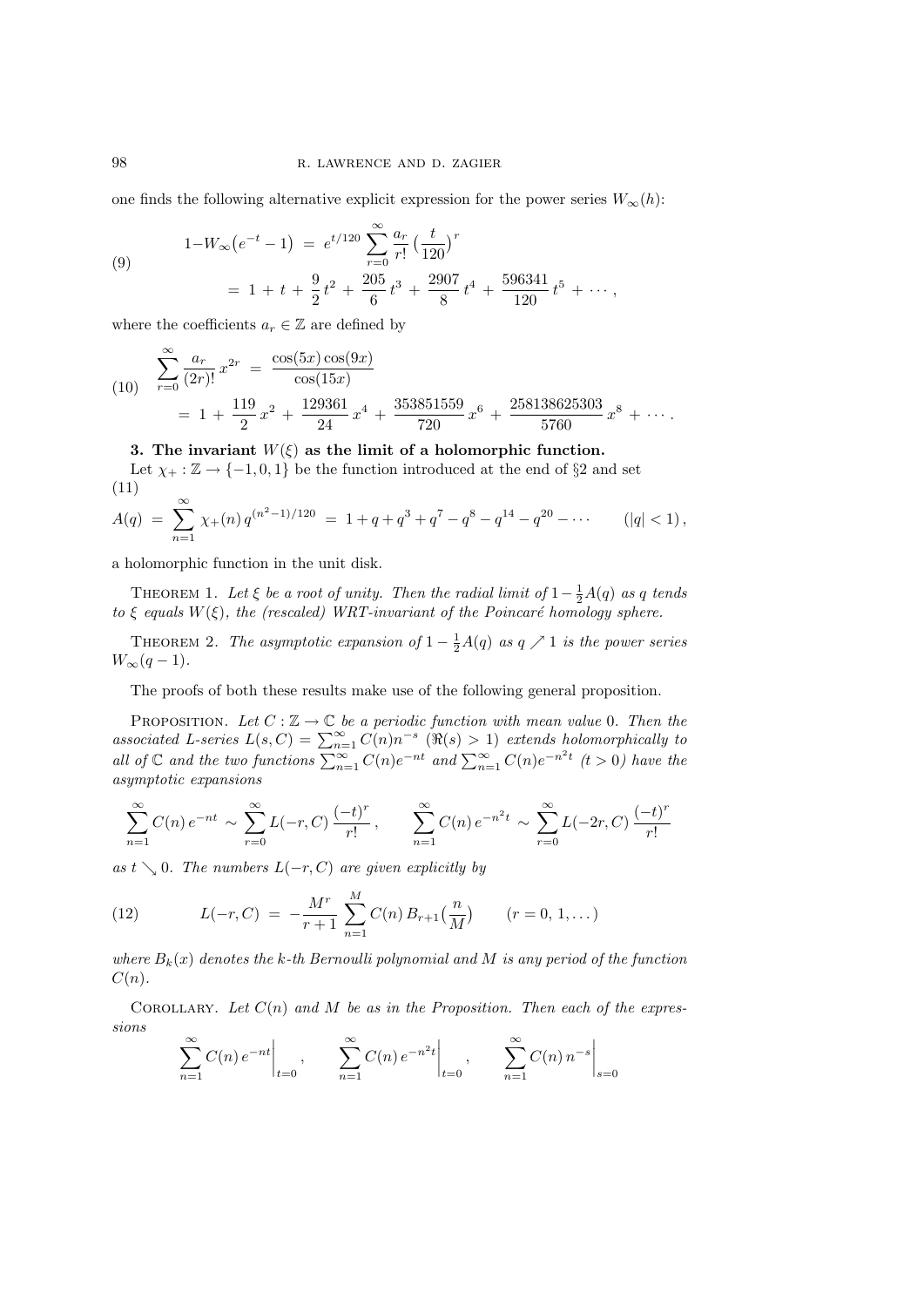(where the first two denote limits as  $t \searrow 0$  and the third the analytic continuation to (where the first two denote timits as  $t \searrow 0$  and the third the analytic continuation to  $s = 0$ ) define the same "renormalised sum"  $\sum_{n=1}^{\infty} C(n)$  and the value of this sum is given by

$$
\sum_{n\geq 1}^{\infty} C(n) = -\sum_{n=1}^{M} \left(\frac{n}{M} - \frac{1}{2}\right) C(n).
$$

Remark. The expansion of  $\sum C(n)e^{-n^2t}$  involves only the values of  $L(s, \chi)$  at negative even integers. If C is an odd periodic function, the values at negative odd integers tive even integers. If C is an odd periodic function, the values at hegative odd integers vanish anyway, since  $\sum C(n)e^{-nt} = \sum_{0 \le n \le M/2} C(n) \sinh((M/2 - n)t)/\sinh(Mt/2)$ , which has an even power series expansion at the origin. If  $C$  is even, then the same argument shows that  $L(-2r, C) = 0$  for all  $r > 0$  and hence that the asymptotic exargument shows that  $E(-2i, \theta) = 0$  for an  $i > 0$  and nence that the asymptotic ex-<br>pansion of  $\frac{1}{2}C(0) + \sum_{n \geq 1} C(n)e^{-n^2t}$  at the origin is identically 0, but this is obvious anyway since this sum is one-half the sum over all  $n \in \mathbb{Z}$  and hence is  $O(e^{-A/t})$  for some  $A > 0$  by the Poisson summation formula.

Proof of the Proposition. We give only an indication, since the Proposition is more or less standard. By summing the geometric series we see that

$$
\sum_{n=1}^{\infty} C(n) e^{-nt} = \sum_{n=1}^{M} C(n) \frac{e^{-nt}}{1 - e^{-Mt}} = -\sum_{n=1}^{M} C(n) \sum_{r=-1}^{\infty} \frac{B_{r+1}(n/M)}{(r+1)!} (-Mt)^r
$$
  
(|t| < 2\pi/M)

and hence that  $\sum_{n\geq 1} C(n) e^{-nt}$  has an asymptotic expansion of the form  $r \geq 0$   $b_r(-t)^r/r!$  with  $\bar{b}_r$  equal to the expression on the right-hand side of (12). On the other hand, from the Mellin integral representation

$$
\Gamma(s) L(s, C) = \int_0^\infty \left( \sum_{n=1}^\infty C(n) e^{-nt} \right) t^{s-1} dt \qquad (\Re(s) > 1)
$$

we find (for any  $A \in \mathbb{R}_{>0}$  and  $R \in \mathbb{Z}_{\geq 0}$ )

$$
\Gamma(s) L(s, C) = \int_0^A \left( \sum_{r=0}^{R-1} \frac{b_r}{r!} (-t)^r + O(t^R) \right) t^{s-1} dt + \int_A^{\infty} O(e^{-t}) t^{s-1} dt
$$
  
= 
$$
\sum_{r=0}^{R-1} \frac{(-1)^r b_r}{r!} \frac{1}{s+r} + \text{(holomorphic in } \Re(s) > -R),
$$

and this gives the analytic continuation of  $L(s, C)$  and (by comparison of residues on both sides) the identity  $L(-r, C) = b_r$   $(r \ge 0)$ . Finally, the same argument applied to the Mellin transform integral

$$
\int_0^\infty \left(\sum_{n=1}^\infty C(n) e^{-n^2 t}\right) t^{s-1} dt = \Gamma(s) L(2s, C) \qquad (\Re(s) > \frac{1}{2})
$$

shows that, if the function  $\sum_{n\geq 1} C(n)e^{-n^2t}$  has an asymptotic expansion of the shows that, if the function  $\sum_{n\geq 1} C(t)e$  has an asymptotic expansion of the<br>form  $\sum_{r\geq 0} c_r(-t)^r/r!$  as  $t \searrow 0$ , then  $c_r$  is indeed equal to  $L(-2r, C)$  as asserted in the Proposition. We can show that such an asymptotic expansion exists in several ways, e.g. by applying a "shifted version" of the Euler-Maclaurin summation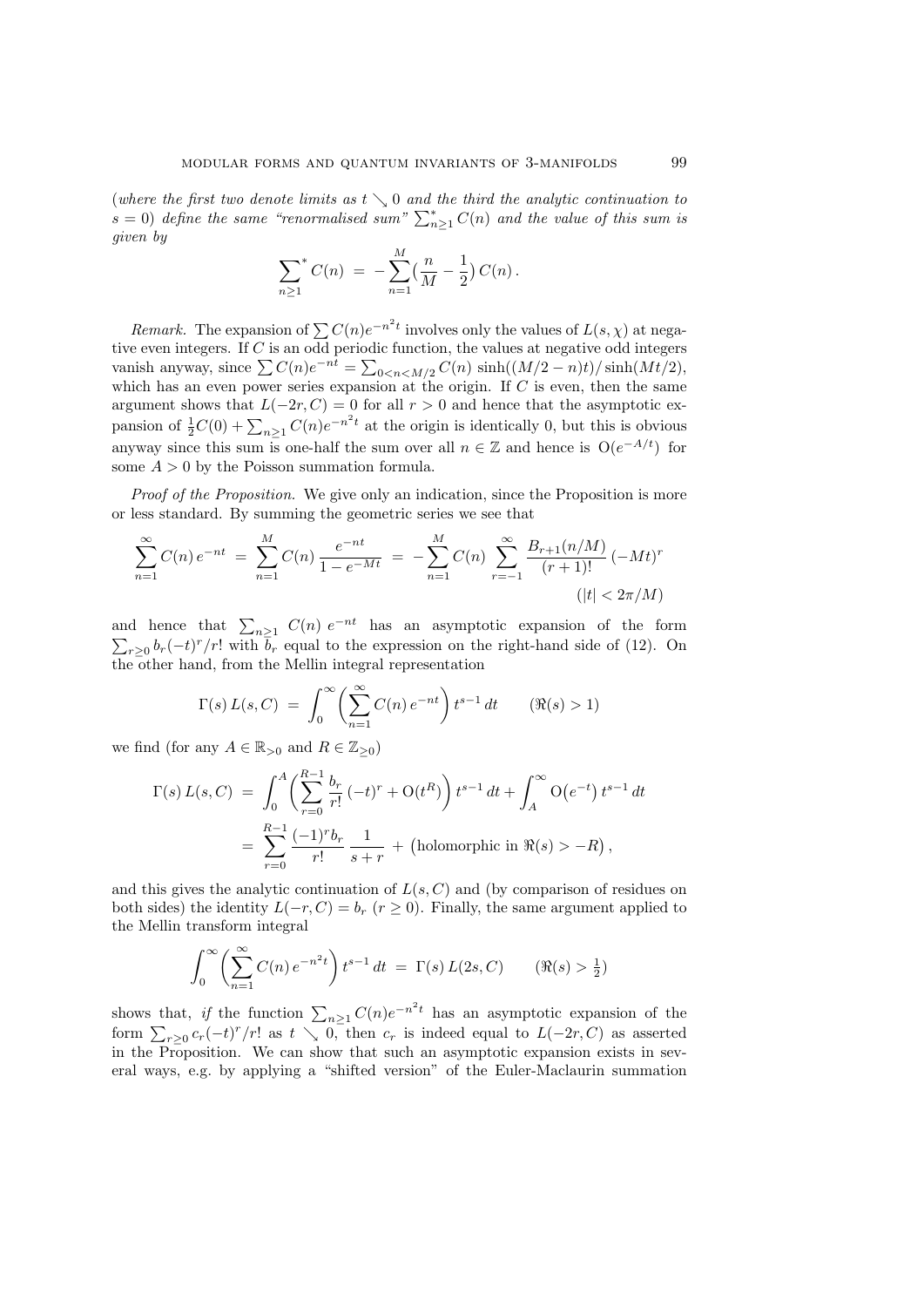formula to the function  $f(x) = e^{-tx^2}$  or by writing  $\sum C(n)e^{-n^2t}$  as a contour integral  $\frac{1}{2\pi i} \int_{\gamma} \Gamma(s) L(2s, C)t^{-s} dt$  for a contour  $\gamma$  encircling the negative imaginary axis and n  $\sum_{\gamma} \Gamma(s) L(2s, C) t^{-s} dt$  for a contour  $\gamma$  encircling the negative imaginary axis and then moving this contour to the left across the simple poles at  $s = 0, -1, \ldots$  .  $\Box$ 

*Proof of Theorem 1.* We apply the Proposition to  $C(n) = \chi_{+}(n) \xi^{(n^2-1)/120}$ , where  $\chi_{+}(n)$  is the function defined by (5) and  $\xi$  any root of unity. Observe that if K is the order of  $\xi$  then the number  $M = 60K$  is a period for  $C(n)$  while  $C(60K - n) = -C(n)$ so that the mean value of  $C(n)$  is zero. Denote the corresponding Dirichlet series by  $\tilde{L}_{\xi}(s, \chi_{+})$ . The proposition and its corollary immediately give that the function  $e^{-t/120}A(\xi e^{-t})$  has an asymptotic expansion  $\sum_{r\geq 0} \widetilde{L}_{\xi}(-2r,\chi_{+})(-t/120)^r/r!$  at  $t=0$ and that the limiting value

(13) 
$$
A(\xi) := \lim_{t \searrow 0} A(\xi e^{-t}) = \widetilde{L}_{\xi}(0, \chi_+)
$$

is given by the sum in (4).

To complete the proof of the theorem, we must relate the value in (4) to the sum in (2). Replacing  $\beta$  by  $\beta - n$  in the sum defining the Gauss sum G in (2), we find

$$
G = \sum_{\beta \bmod 60K} \zeta^{-(\beta - n)^2} = \zeta^{-n^2} \sum_{\beta \bmod 60K} \zeta^{-\beta^2} \zeta^{2n\beta}
$$

(here, as in (2),  $\zeta$  is a fixed primitive 120K-th root of unity with  $\zeta^{120} = \xi$ ). Hence

(14) 
$$
\xi^{(n^2-1)/120} = \frac{1}{G} \sum_{\beta \bmod 60K} \zeta^{-\beta^2-1} \zeta^{2n\beta}.
$$

Applying the above corollary to the same function  $C(n)$ , we see from (13) that

$$
A(\xi) = \lim_{t \searrow 0} \sum_{n=1}^{\infty} C(n) e^{-nt} = \frac{1}{G} \lim_{t \searrow 0} \sum_{\beta \bmod 60K} \zeta^{-\beta^2 - 1} \sum_{n=1}^{\infty} \zeta^{2n\beta} \chi_+(n) e^{-nt},
$$

where in the last step we have transformed  $C(n)$  into a combination of terms  $\zeta^{2n\beta}\chi_{+}(n)$ using  $(14)$ .

Define rational functions  $\psi$  and  $\phi$  by

$$
\psi(u) = \sum_{n=1}^{\infty} \chi_{+}(n) u^{n} = \frac{u + u^{11} + u^{19} + u^{29}}{1 + u^{30}} = \frac{(u^{5} + u^{-5})(u^{9} + u^{-9})}{u^{15} + u^{-15}},
$$
  

$$
\phi(u) = -\sum_{\substack{n \ge -1 \\ n \ne 1}} \chi_{+}(n) u^{n} = u + u^{-1} - \psi(u) = \frac{(u^{6} - u^{-6})(u^{10} - u^{-10})}{u^{15} + u^{-15}},
$$

where the equalities follow by summing geometric progressions. Then

$$
A(\xi) = \frac{1}{G} \lim_{t \searrow 0} \sum_{\beta \bmod 60K} \zeta^{-\beta^2 - 1} \psi(\zeta^{2\beta} e^{-t}).
$$

Changing from  $\psi$  to  $\phi$  introduces a term

$$
\frac{1}{G}\sum_{\beta\bmod 60K}\zeta^{-\beta^2-1}(\zeta^{2\beta}+\zeta^{-2\beta})=2\,,
$$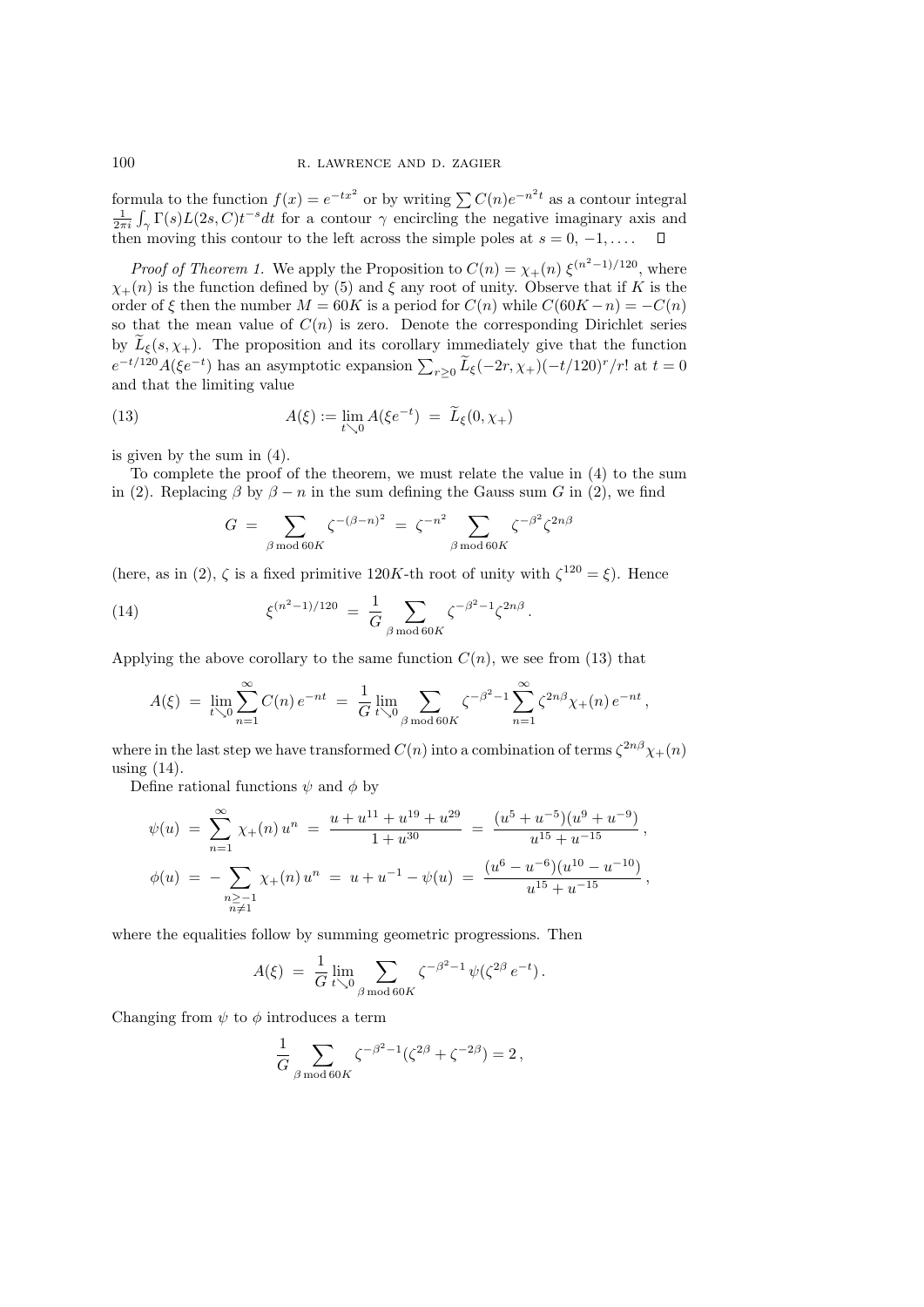so

$$
1 - \frac{1}{2}A(\xi) = \frac{1}{2G} \lim_{t \searrow 0} \sum_{\beta \pmod{60K}} \zeta^{-\beta^2 - 1} \phi(\zeta^{2\beta} e^{-t}).
$$

The terms with  $K \nmid \beta$  give precisely the expression for  $W(\xi)$  in (2), so to complete the proof of Theorem 1 we need only show that the terms with  $K|\beta$  sum to 0. This can be done easily using various symmetries, e.g. the terms with  $\beta = Km$  with m odd cancel in pairs under the involution  $m \mapsto 30 - m$ , and similarly for the other terms.  $\Box$ 

*Proof of Theorem 2.* From the proposition, applied to  $C(n) = \chi_{+}(n)$ , we find that the asymptotic expansion of  $A(q)$  near  $q = 1$  is

$$
e^{-t/120}A(e^{-t}) = \sum_{n=1}^{\infty} \chi_+(n) e^{-n^2t/120} \sim \sum_{r\geq 0} \frac{L(-2r,\chi_+)}{r!} \left(-\frac{t}{120}\right)^r,
$$

where  $L(s, \chi_+) = \sum_{n=1}^{\infty} \chi_+(n) n^{-s}$  and we have explicitly

$$
L(-2r, \chi_{+}) = -\frac{60^{2r}}{2r+1} \sum_{n=1}^{60} \chi_{+}(n) B_{2r+1}\left(\frac{n}{60}\right).
$$

Thus  $e^{-t/120}(2 - A(e^{-t})) \sim \sum_{r=0}^{\infty} c_r (-30t)^r/r!$  where

$$
c_r = \frac{2}{60^{2r}} + \frac{1}{2r+1} \sum_{n=1}^{60} \chi_+(n) B_{2r+1}\left(\frac{n}{60}\right) = \left(\bar{B} - \frac{4}{15}\right)^{2r} - \left(\bar{B} - \frac{1}{15}\right)^{2r}.
$$

The last equality uses  $\bar{B}_m = 2[B_{m+1}(3/4) - B_{m+1}(1/4)]/(m+1)$ , the relation between the  $\bar{B}$  numbers and Bernoulli numbers, along with symmetries of the Bernoulli polynomials. The theorem now follows on comparison with (6).  $\Box$ 

Thus the series defined through complex asymptotics in a radial limit is identical to that emerging using congruence properties of the coefficients in the polynomial expressions arising from values at prime order roots of unity  $\zeta_K$  as K increases. We have also established the formulas given at the end of  $\S2$ : the coefficient  $a_r$  in (9) is equal to  $\frac{1}{2}(-1)^r L(-2r,\chi_+)$ , the trigonometric function appearing in equation (10) is  $\frac{1}{2}\psi(e^{-i\overline{x}})$ , and the relationship expressed by formulas (9) and (10) is simply the special case  $C(n) = \chi_{+}(n)$  of the Proposition above.

4. Modular properties. Define a Dirichlet character  $\varepsilon$  of character 5 (square root of the Legendre symbol modulo 5) by

$$
\begin{array}{c|cccc}\nn \ (\text{mod 5}) & 0 & 1 & 2 & 3 & 4 \\
\hline\n\varepsilon(n) & 0 & 1 & -i & i & -1\n\end{array}
$$

and denote by  $\varepsilon_{+}(n)$  and  $\varepsilon_{-}(n)$  the real and imaginary parts of  $\varepsilon(n)$ , respectively. We denote by  $\chi$  the primitive character of conductor 60 defined by  $\chi(n) = \left(\frac{12}{n}\right)^{1/2}$ ¢  $\varepsilon(n)$  and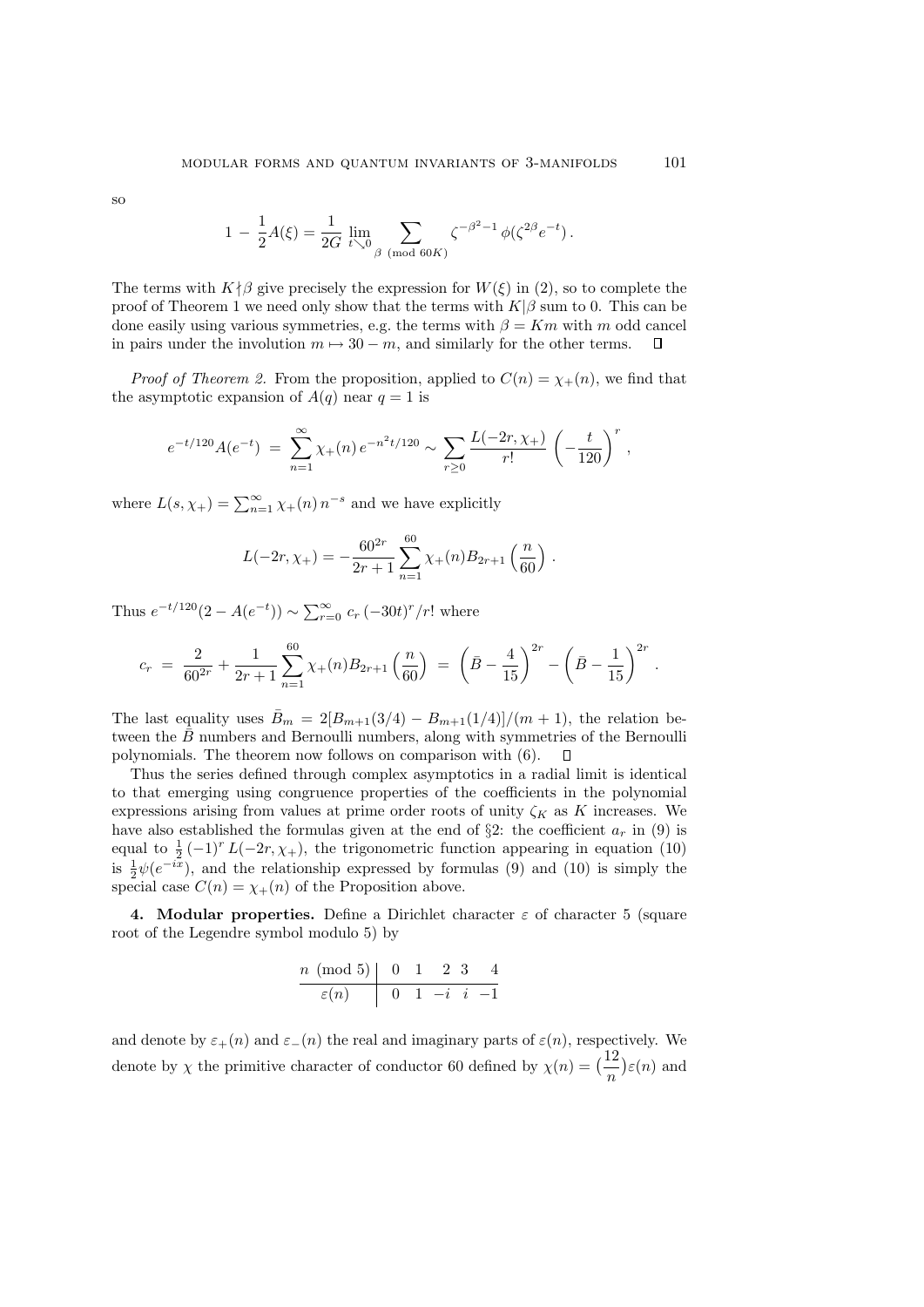by  $\chi_{\pm}(n) = \left(\frac{12}{n}\right)$ ¢  $\varepsilon_{\pm}(n)$  its real and imaginary parts, given explicitly by the formulae

$$
\chi_{+}(n) = \begin{cases}\n(-1)^{[n/30]} & \text{if } n^2 \equiv 1 \pmod{120}, \\
0 & \text{otherwise},\n\end{cases}
$$
\n
$$
\chi_{-}(n) = \begin{cases}\n(-1)^{[n/30]} & \text{if } n^2 \equiv 49 \pmod{120}, \\
0 & \text{otherwise}.\n\end{cases}
$$

(The function  $\chi_+$ , of course, is the same one as was used in §2 and §3.) The 2dimensional space spanned by the theta functions

$$
\Theta_{\chi}(z) = \frac{1}{2} \sum_{n \in \mathbb{Z}} n \chi(n) q^{n^2/120}, \quad \Theta_{\bar{\chi}}(z) = \frac{1}{2} \sum_{n \in \mathbb{Z}} n \bar{\chi}(n) q^{n^2/120} \quad (z \in \mathfrak{H}, q = e^{2\pi i z})
$$

of weight  $3/2$  is also spanned by the two functions

$$
\Theta_{+}(z) = \frac{1}{2} \sum_{n \in \mathbb{Z}} n \chi_{+}(n) q^{n^{2}/120} = q^{1/120} \left( 1 + 11q + 19q^{3} + 29q^{7} - 31q^{8} - 41q^{14} - \cdots \right),
$$
  
\n
$$
\Theta_{-}(z) = \frac{1}{2} \sum_{n \in \mathbb{Z}} n \chi_{-}(n) q^{n^{2}/120} = q^{49/120} \left( 7 + 13q + 17q^{2} + 23q^{4} - 37q^{11} - 43q^{15} - \cdots \right).
$$

This space is invariant (in weight  $3/2$ ) under the full modular group  $SL(2,\mathbb{Z})$ . Indeed, the obvious identities

$$
\Theta_{+}(z+1) = \zeta \Theta_{+}(z), \qquad \Theta_{-}(z+1) = \zeta^{49} \Theta_{-}(z) \qquad (\zeta = e^{\pi i/60})
$$

together with the relations  $\Theta_+ = \frac{1}{2}(\Theta_\chi + \Theta_{\bar{\chi}}), \Theta_- = \frac{1}{2i}(\Theta_\chi - \Theta_{\bar{\chi}})$  give the transformation formula µ

$$
\begin{pmatrix} \Theta_{\chi}(z+1) \\ \Theta_{\bar{\chi}}(z+1) \end{pmatrix} = \zeta^{25} \begin{pmatrix} \cos \frac{2\pi}{5} & -i \sin \frac{2\pi}{5} \\ -i \sin \frac{2\pi}{5} & \cos \frac{2\pi}{5} \end{pmatrix} \begin{pmatrix} \Theta_{\chi}(z) \\ \Theta_{\chi}(z) \end{pmatrix}
$$

with respect to the generator  $\begin{pmatrix} 1 & 1 \\ 0 & 1 \end{pmatrix}$ with respect to the generator  $\begin{pmatrix} 1 & 1 \\ 0 & 1 \end{pmatrix}$  of  $SL(2, \mathbb{Z})$ , while the transformation behaviour under the second generator  $\begin{pmatrix} 0 & -1 \\ 1 & 0 \end{pmatrix}$  is given by the Poisson summation formula as  $\frac{1}{\sqrt{2}}$ is given by the Poisson summation formula as

$$
\begin{pmatrix} \Theta_{\chi}(-1/z) \\ \Theta_{\bar{\chi}}(-1/z) \end{pmatrix} \;=\; \left(\frac{z}{i}\right)^{3/2} \begin{pmatrix} 0 & G_{\chi}/i\sqrt{60} \\ G_{\bar{\chi}}/i\sqrt{60} & 0 \end{pmatrix} \begin{pmatrix} \Theta_{\chi}(z) \\ \Theta_{\bar{\chi}}(z) \end{pmatrix}\,,
$$

where

$$
G_{\chi} = \sum_{n \pmod{60}} \chi(n) e^{\pi i n/30} = -\sqrt{30 + 6\sqrt{5}} + i\sqrt{30 - 6\sqrt{5}}, \qquad G_{\bar{\chi}} = -\overline{G}_{\chi}
$$

are the Gauss sums associated to  $\chi$  and  $\bar{\chi}$ . In terms of the basis  $\Theta_+$  and  $\Theta_-,$  the transformation properties become

(15) 
$$
\begin{pmatrix} \Theta_+(z+1) \\ \Theta_-(z+1) \end{pmatrix} = \begin{pmatrix} \zeta & 0 \\ 0 & \zeta^{49} \end{pmatrix} \begin{pmatrix} \Theta_+(z) \\ \Theta_-(z) \end{pmatrix}, \\ \begin{pmatrix} \Theta_+(-1/z) \\ \Theta_-(-1/z) \end{pmatrix} = \begin{pmatrix} z \\ i \end{pmatrix}^{3/2} \begin{pmatrix} a & b \\ b & -a \end{pmatrix} \begin{pmatrix} \Theta_+(z) \\ \Theta_-(z) \end{pmatrix}
$$

where  $a = \sqrt{\frac{1}{2}(1 - \frac{1}{\sqrt{2}})}$  $\frac{1}{5}$  and  $b = \sqrt{\frac{1}{2}(1 + \frac{1}{\sqrt{2}})}$ 5 ).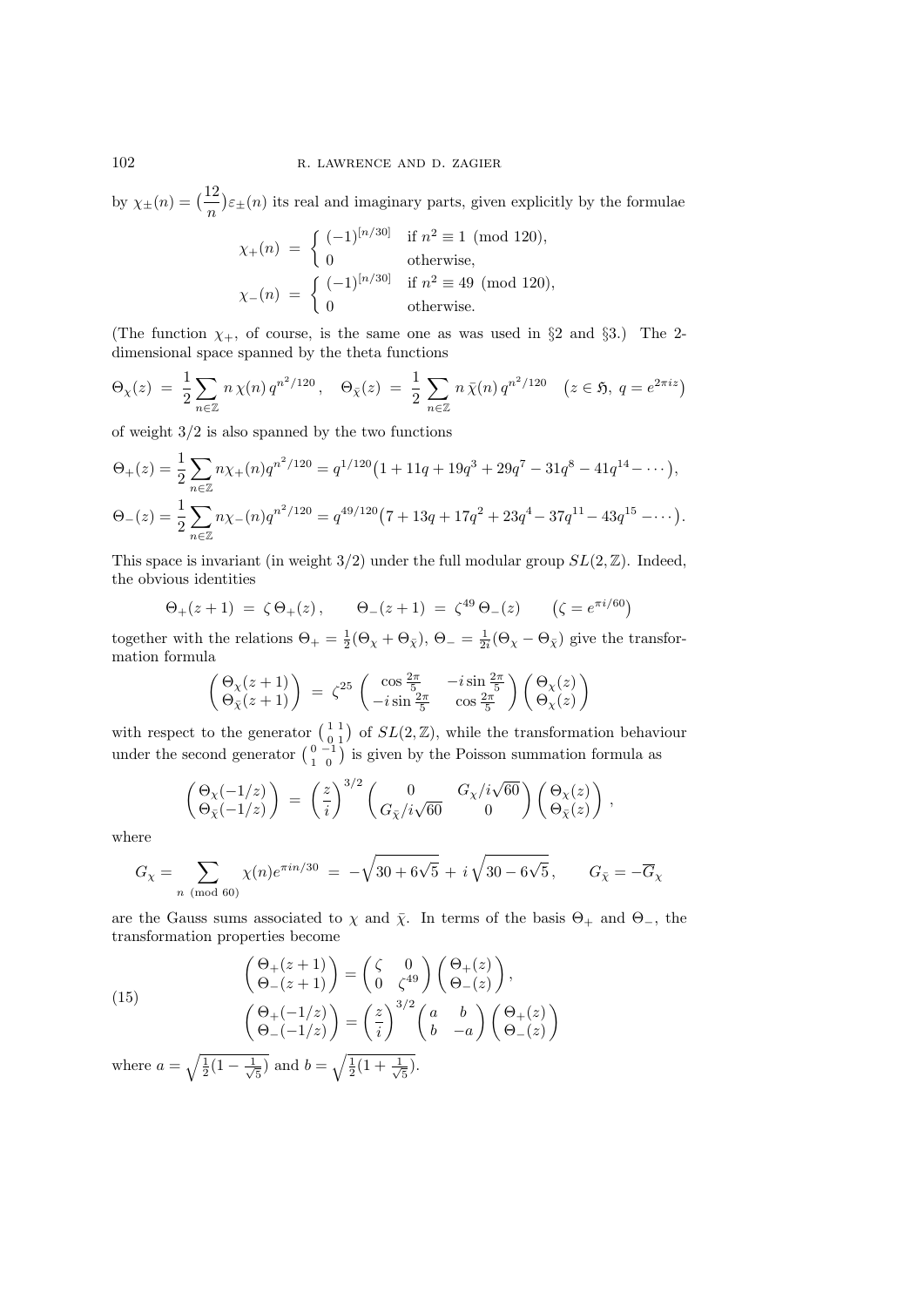We now introduce the Eichler integrals and period functions associated to these theta-series. Recall that in the classical theory of modular forms one associates to a cusp form  $f(z) = \sum_{n=1}^{\infty} a(n) q^n$  of integral weight  $k \ge 2$  its "Eichler integral"  $\tilde{f}(z) =$  $\sum_{n=1}^{\infty} n^{-k+1} a(n) q^n = (k-1)$ -fold primitive of f. The function  $\tilde{f}$  is not modular, but  $\lim_{n \to \infty}$  is "nearly modular" of weight 2 – k: the difference between  $(cz + d)^{k-2} \tilde{f}(\frac{az + b}{z-1})$  $cz + d$ ¢ and  $\tilde{f}(z)$  is a polynomial. More precisely, this difference equals  $r_{-d/c}(z)$ , where  $r_{\alpha}(z)$  for  $f(z)$  is a polynomial. More precisely, this dimerence equals  $f_{-d/c}(z)$ , where<br>any  $\alpha \in \mathbb{Q}$  is (up to a simple scalar factor) defined as  $\int_{\alpha}^{\infty} (\tau - z)^{k-2} f(\tau) d\tau$ .

For non-integral weights k, the interpretation of  $\tilde{f}$  as a  $(k-1)$ -fold primitive no longer applies, but the definition as a sum still makes sense. We define

$$
\widetilde{\Theta}_{\pm}(z) = \sum_{n=1}^{\infty} \chi_{\pm}(n) q^{n^2/120} \qquad (z \in \mathfrak{H}).
$$

In particular,  $\widetilde{\Theta}_{+}(z)$  is  $q^{1/120}$  times the function  $A(q)$  defined in (11). (Notice that, because the theta-series  $\Theta_{\pm}$  has only exponents which are a fixed multiple of perfect squares, the factor  $n^{1-k} = n^{-1/2}$  in the definition of  $\tilde{f}$  does not introduce any irrationalities, as it would for a more general function of half-integral weight, and that the formula for  $\widetilde{\Theta}_{\pm}$  is actually simpler than that for  $\Theta_{\pm}$  itself.) Similarly, the function  $r_f$  can no longer be a polynomial, since its expected degree,  $k - 2$ , is no longer a non-negative integer, but we can still define it as an integral. We set

(16) 
$$
r_{\alpha}^{\pm}(z) = \sqrt{\frac{2i}{15}} \int_{\alpha}^{\infty} \frac{\Theta_{\pm}(\tau) d\tau}{\sqrt{\tau - z}} \qquad (\alpha \in \mathbb{Q}, \quad z \in \mathfrak{H}^{-}).
$$

This function is originally defined and holomorphic in the complex lower half-plane  $\mathfrak{H}^- = \{z \in \mathbb{C} \mid \Im(z) < 0\}$ , but clearly extends as a  $C^\infty$  function to  $\partial \mathfrak{H}^- = \mathbb{R}$  and is real-analytic on  $\mathbb{R} \setminus {\alpha}$ . Indeed, by choosing the path of integration in (16) to be an arbitrary path L from  $\alpha$  to  $i\infty$  in  $\mathfrak{H}$ , we obtain a holomorphic continuation of  $r^{\pm}_{\alpha}(z)$ from  $\mathfrak{H}^-$  to  $\mathbb{C} \setminus L$ .

The relationship between  $\tilde{\Theta}_{\pm}(z)$  and  $r_a^{\pm}(z)$ , however, is not as straightforward as in the case of integral weight, and indeed, the function  $\Theta_{\pm}(z)$  has no modular properties in the upper half-plane. However, its limiting values at rational points, and more generally the asymptotic expansions of  $\Theta_{\pm}(\alpha+iy)$  in powers of y as  $y \searrow 0$  for rational numbers  $\alpha$ , do have modular properties. We explain this only briefly, leaving a more detailed exposition to the later paper [18]. The key idea is to introduce a second analogue of the classical Eichler integral, this time non-holomorphic and defined in the lower rather than the upper half-plane:

(17) 
$$
\Theta_{\pm}^*(z) = \sqrt{\frac{2i}{15}} \int_{\bar{z}}^{\infty} \frac{\Theta_{\pm}(\tau) d\tau}{\sqrt{\tau - z}} \qquad (z \in \mathfrak{H}^-).
$$

Then one has the following properties:

(i) The functions  $\widetilde{\Theta}_{\pm}$  and  $\Theta_{\pm}^*$  agree to infinite order at rational points.

(ii) The function  $\Theta_{\pm}^{*}(z)$  is nearly modular of weight  $1/2$  in the lower half-plane, the discrepancy being given exactly by the cocycle  $r_a^{\pm}(z)$ .

More precisely, (i) means that the asymptotic expansions of  $\Theta$ +( $\alpha$  + iy) (y > 0) and  $\Theta_{\pm}^*(\alpha + iy)$   $(y < 0)$  as power series in y coincide for all rational numbers  $\alpha$ , while (ii)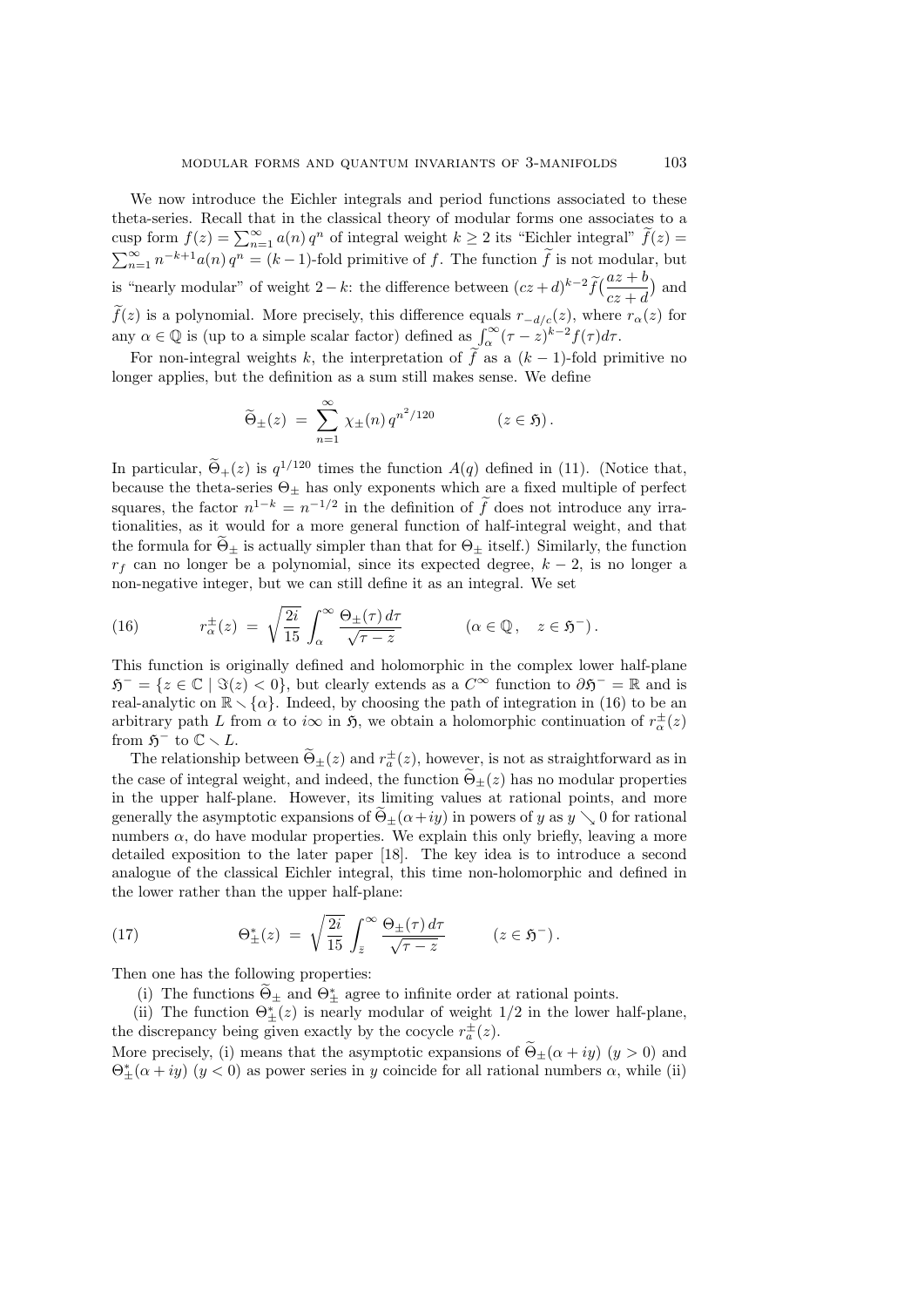means that if the modular transformation properties of the weight 3/2 theta-series  $\Theta_{+}(z)$  are given by

$$
\left(\frac{cz+d}{i}\right)^{-3/2} \left(\frac{\Theta_+(\gamma(z))}{\Theta_-(\gamma(z))}\right) = M_\gamma\left(\frac{\Theta_+(z)}{\Theta_-(z)}\right) \quad \left(\gamma = \left(\begin{smallmatrix} a & b \\ c & d \end{smallmatrix}\right) \in SL(2,\mathbb{Z}), \ c > 0, z \in \mathfrak{H}\right),
$$

for some matrix  $M_{\gamma} \in GL(2, \mathbb{C})$  (cf. (15)), then the functions  $\Theta_{\pm}^{*}(z)$  transform by

$$
\left(\frac{cz+d}{-i}\right)^{-1/2}\left(\frac{\Theta_+^*(\gamma(z))}{\Theta_-^*(\gamma(z))}\right)+M_\gamma\left(\frac{\Theta_+^*(z)}{\Theta_-^*(z)}\right) = M_\gamma\left(\frac{r_{-d/c}^+(z)}{r_{-d/c}^-(z)}\right) \qquad (z\in\mathfrak{H}^-).
$$

We sketch the proofs briefly. For (i) we substitute the series expansion of  $\Theta_{\pm}(\tau)$ into the integral defining  $\Theta_{\pm}^*(z)$  and integrate term by term to obtain

$$
\Theta_{\pm}^{*}(z) = \sum_{n=1}^{\infty} \chi_{\pm}(n) \operatorname{erfc}(\pi \sqrt{ny/30}) q^{-n^{2}/120} \qquad (z = x + iy \in \mathfrak{H}^{-}, q = e^{2\pi i z}),
$$

where  $\operatorname{erfc}(x) = \frac{2}{\sqrt{\pi}}$ x  $e^{-u^2}du$  is the complementary error function. The series converges absolutely because  $erfc(x) = O(x^{-1}e^{-x^2})$  for  $x \to \infty$  and formally gives  $\Theta_{\pm}^{*}(\xi) = \sum \chi_{\pm}(n) \xi^{n^2/120} = \widetilde{\Theta}_{\pm}(\xi)$  as  $q \to \xi$  because erfc(0) = 1. To make this rigorous we argue along the same lines as in the proof of Theorem 1, by computing rigorous we argue along the same lines as in the proof of Theorem 1, by computing<br>the Mellin transform  $\int_0^\infty \Theta^*_{\pm}(\alpha + iy)y^{s-1}dy$ . This Mellin transform is the product of two factors. One is the L-series  $\sum_{n=1}^{\infty} \chi_{\pm}(n) \xi^{n^2/120} n^{-2s}$ , whose values at negative half-integers and integers we already know to be equal to 0 and to the appropriately normalised Taylor coefficients of  $\Theta_{\pm}(\alpha + iy)$ , respectively. The other is the Mellin normalised Taylor coefficients of  $\Theta_{\pm}(\alpha + iy)$ , respectively. The other is the Mellin transform of  $e^{\pi y/60}$  erfc( $\sqrt{y/30}$ ), which is the sum of the power series  $e^{\pi y/60}$  and an odd power series in  $\sqrt{y}$  (because erfc(x) is the sum of 1 and an odd power series in x), and hence has simple poles at negative integers and half-integers, with the values at the former being the same as for the Mellin transform of  $e^{-\pi y/60}$ , but with alternating signs. The assertion about the asymptotic expansions of  $\widetilde{\Theta}_{\pm}$  and  $\Theta_{\pm}^*$  follows. Assertion (ii) follows in a more straightforward way by replacing  $\tau$  by  $\gamma(\tau)$  in the integral defining  $\Theta_{\pm}^{*}(\gamma(z))$  and making the evident change of variables to transform it into an integral from  $\bar{z}$  to  $\gamma^{-1}(\infty) = -d/c$  and then combining this with the integral defining  $\Theta_{\pm}^{*}(z)$ to get an integral going from  $-d/c$  to  $\infty$ .

Combining (i), (ii) and the assertion about the smoothness (indeed, almost-everywhere analyticity) of the function  $r_{\alpha}^{\pm}(z)$  on the real line, we find that the asymptotic expansions of our "Eichler integrals"  $\widetilde{\Theta}_+(z)$  near rational points have a modular property modulo smooth functions. In particular, if we ignore the full asymptotic expansions and concentrate on just the values at rational points, then we see that the values  $\Theta_{\pm}(\alpha)$  at rational points  $\alpha$  (defined, as usual, by the limits from above) are modular of weight  $1/2$  modulo smooth functions of  $\alpha$ . In particular, for  $\alpha = 0$  and our original function  $A(q) = q^{-1/120} \Theta^*_{+}(z)$  we deduce for the values  $W(e^{2\pi i/K}) = 1 - \frac{1}{2}A(e^{2\pi i/K})$ the asymptotic expansion

(18) 
$$
W(e^{2\pi i/K}) \sim \sqrt{K/i} e^{-\pi i/60K} \left( a e^{-\pi i K/60} + b e^{-49\pi i K/60} \right) + W_{\infty} (e^{2\pi i/K} - 1)
$$

as  $K \to \infty$ , with a and b as in equation (15). This agrees with and explains the asymptotic properties coming from the stationary phase description (PE) of the orig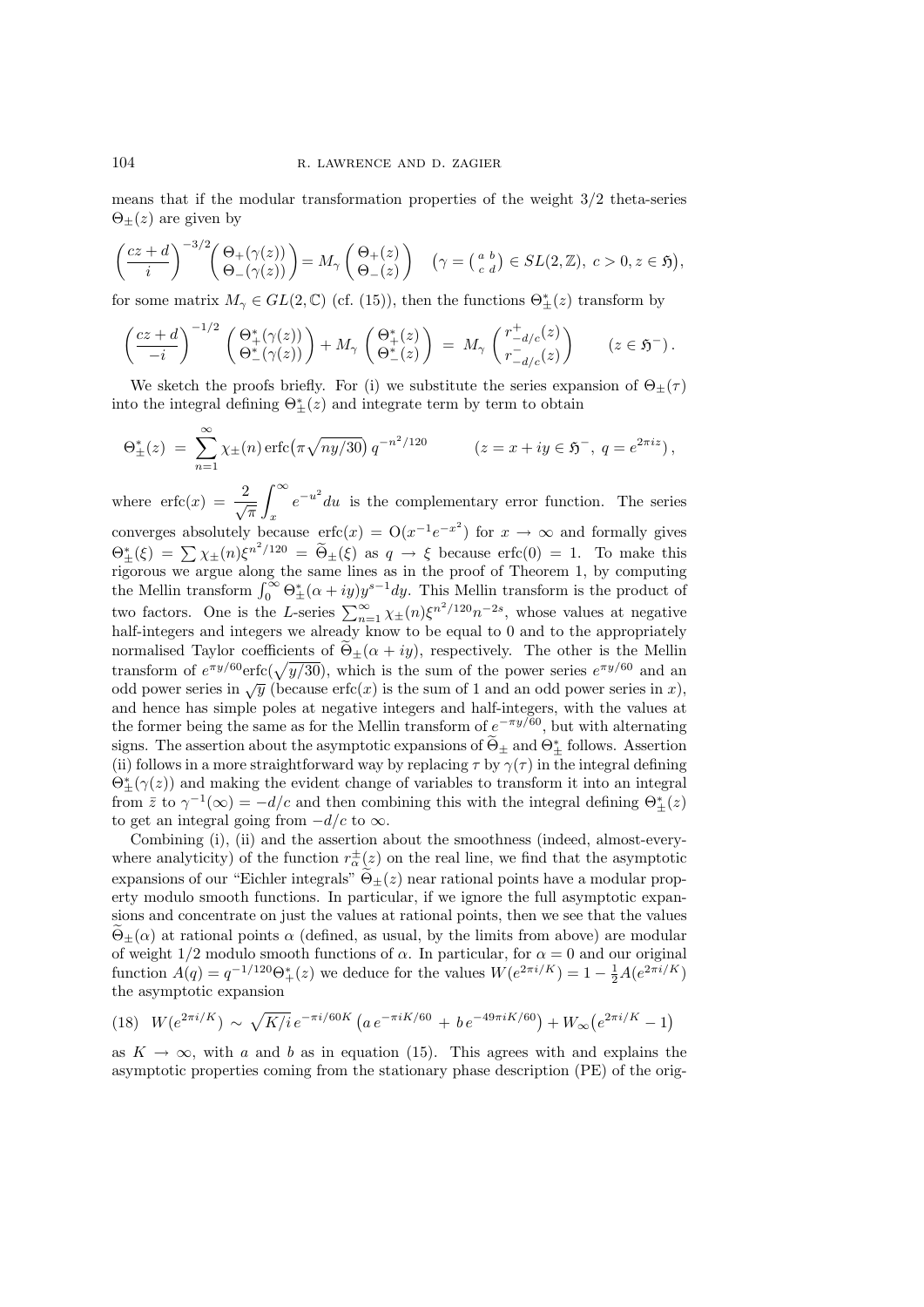inal Witten integral (the three terms in (18) correspond precisely to the contributions from the three equivalence classes of flat connections on  $\Sigma(2,3,5)$ , as described in equations (7) and (8)), but now in a more general context, since we can give such expansions around any rational point and can also see that the value of the leading term is determined by a modular transformation property under the full modular group.

5. Relation to Ramanujan's mock theta functions. In a singularly prescient definition, Ramanujan, in his famous last letter to Hardy in January 1920, introduced the terminology "mock theta function" to describe certain power series in  $q = e^{2\pi i z}$ which, though not modular, possess asymptotic expansions for  $q$  tending to roots of unity of the sort normally associated with modular functions and forms. His definition and examples were highly enigmatic (as witness the title of Watson's famous talk on the subject, "The Final Problem"), and while the various identities which he wrote down in this letter and in his "Lost Notebook" have now all been proved, the subject retains an aura of mystery. The same phenomenon of "interesting asymptotic behaviour near roots of unity" (or, if one will, of the "quantisation of modular forms") is of course the theme of this paper, so it comes as a pleasant surprise that Ramanujan's mock theta functions are not only similar in spirit, but in fact directly related, to our function  $W(\xi)$ . This observation is due to Sander Zwegers (Utrecht University) and is very recent; we thank him for permitting us to quote some of his results here.

Ramanujan's letter speaks of mock theta functions of the third, fifth, and seventh order (terminology not defined). We are concerned with those of fifth order. We recall some of his statements. (A good reference is [1], particularly Sections 1 and 7.) In his letter, Ramanujan defines (among others) three power series, all defined for  $|q| < 1$ ,

$$
f(q) = \sum_{n=0}^{\infty} \frac{q^{n^2}}{(1+q)(1+q^2)\cdots(1+q^n)},
$$
  
\n
$$
\phi(q) = \sum_{n=0}^{\infty} q^{n^2} (1+q)(1+q^3)\cdots(1+q^{2n-1}),
$$
  
\n
$$
\psi(q) = \sum_{n=1}^{\infty} q^{n(n+1)/2} (1+q)(1+q^2)\cdots(1+q^{n-1})
$$

and states without proof the relations

$$
\phi(-q^2) + \psi(-q) = 2\phi(-q^2) - f(q) = \theta_1(q) P(q),
$$

where  $\theta_1(q)$  and  $P(q)$  are the standard modular forms (of weights  $\frac{1}{2}$  and 0, respectively) defined by

$$
\theta_1(q) = \sum_{n \in \mathbb{Z}} (-1)^n q^{n^2} = \prod_{n>0} \frac{1-q^n}{1+q^n}, \quad P(q) = \prod_{\substack{n>0 \\ n \equiv \pm 1 \ (5)}} \frac{1}{1-q^n} = \frac{\sum_n (-1)^n q^{(5n^2 - n)/2}}{\prod_{n>0} (1-q^n)}.
$$

Furthermore, in his "Lost Notebook" he gives the futher identity

$$
f(q) = \theta_1(q^5) P(q) - 2 \Phi(q^2),
$$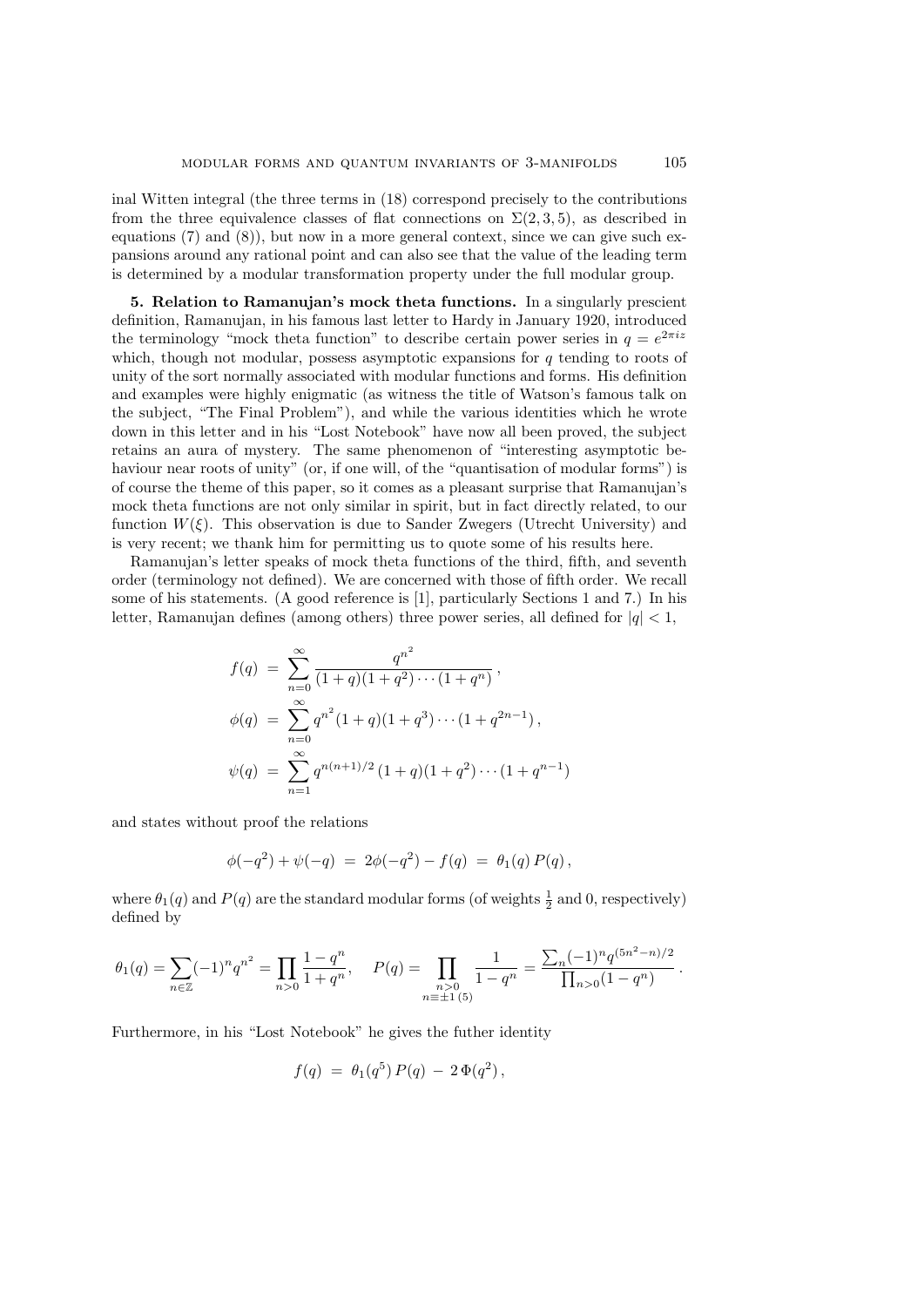where the power series  $\Phi(q)$  is defined by

$$
\Phi(q) = -1 + \sum_{n=0}^{\infty} \frac{q^{5n^2}}{(1-q)(1-q^4)\cdots(1-q^{5n-1})(1-q^{5n+1})}.
$$

These formulas resisted proof for many years and were finally settled by Hickerson [5] in 1988.

Now the series defining  $\Phi(q)$  converges not only inside, but also outside (though not on!) the unit circle, the function  $\Phi^*(q) = \Phi(1/q)$  being given for  $|q| < 1$  by

$$
\Phi^*(q) = -1 - \sum_{n=0}^{\infty} \frac{q^{5n+1}}{(1-q)(1-q^4)\cdots(1-q^{5n-1})(1-q^{5n+1})}.
$$

For the power series expansion of this new function Zwegers proves the identities

(19) 
$$
-\Phi^*(q) = A_+(q) - P(q) F_+(q) = A_-(q) + P(q) F_-(q),
$$

where  $A_{\pm}$  and  $F_{\pm}$  are defined by

$$
A_{\pm}(q) = \sum_{\substack{n>0\\n \equiv \pm 1 \ (5)}} \left(\frac{12}{n}\right) q^{(n^2-1)/120}, \quad F_{\pm}(q) = \sum_{\pm (n-\frac{1}{2}) > 0} (-1)^n q^{(5n^2-n)/2}.
$$

The sum of the functions  $A_+$  and  $A_-$  is precisely the function  $A(q)$  defined by (11), and the three functions  $A_+$ ,  $A_-$  and  $\frac{1}{2}A(q)$  have the same asymptotic behaviour at all roots of unity. The function  $f(q)$  has a finite value at all roots of unity of odd order, and we can use the above identities to relate the expansions of  $A(q)$  to that of the functions  $\Phi$ , f,  $\phi$  and  $\psi$  at the appropriate roots of unity. In particular, from Zwegers's results we deduce the beautiful formula

(20) 
$$
W(\xi) = 1 + \sum_{n=1}^{\infty} x^{-n^2} (1+x)(1+x^2) \cdots (1+x^{n-1})
$$

for the WRT-invariant of the Poincaré sphere, where  $\xi$  as usual is a Kth root of unity and x is a square root of  $\xi$  of exact order 2K. The sum on the right is written as an infinite one, but in fact terminates after K terms, since  $1 + x^{K}$  vanishes. More generally, if we replace  $\xi$  by  $\xi e^{-t}$  and x by  $xe^{-t/2}$  in (20), then the right-hand side makes sense as a power series in  $t$ , since the nth term vanishes to order at least M for  $n \geq (2M-1)K$ , and gives the correct asymptotic expansion of  $W(\xi e^{-t})$ . This is to be compared with the similar behaviour of the function studied in [17], which is also related to the Eichler integral of a theta series, but this time of weight 1/2 rather than  $3/2$ .

Finally, we mention another and even simpler formula for  $A(q)$ , also pointed by Zwegers, which can be obtained by a simple substitution from equation (23) of [17]:

(21) 
$$
A_{+}(q) = \sum_{n=0}^{\infty} q^{n} (1 - q)(1 - q^{6}) \cdots (1 - q^{5n-4}).
$$

There is, of course, a similar formula for  $A_$  as well. These formulas can be used to compute the value of  $A(q)$  at (and its asymptotic expansion near) all roots of unity of order not divisible by 5.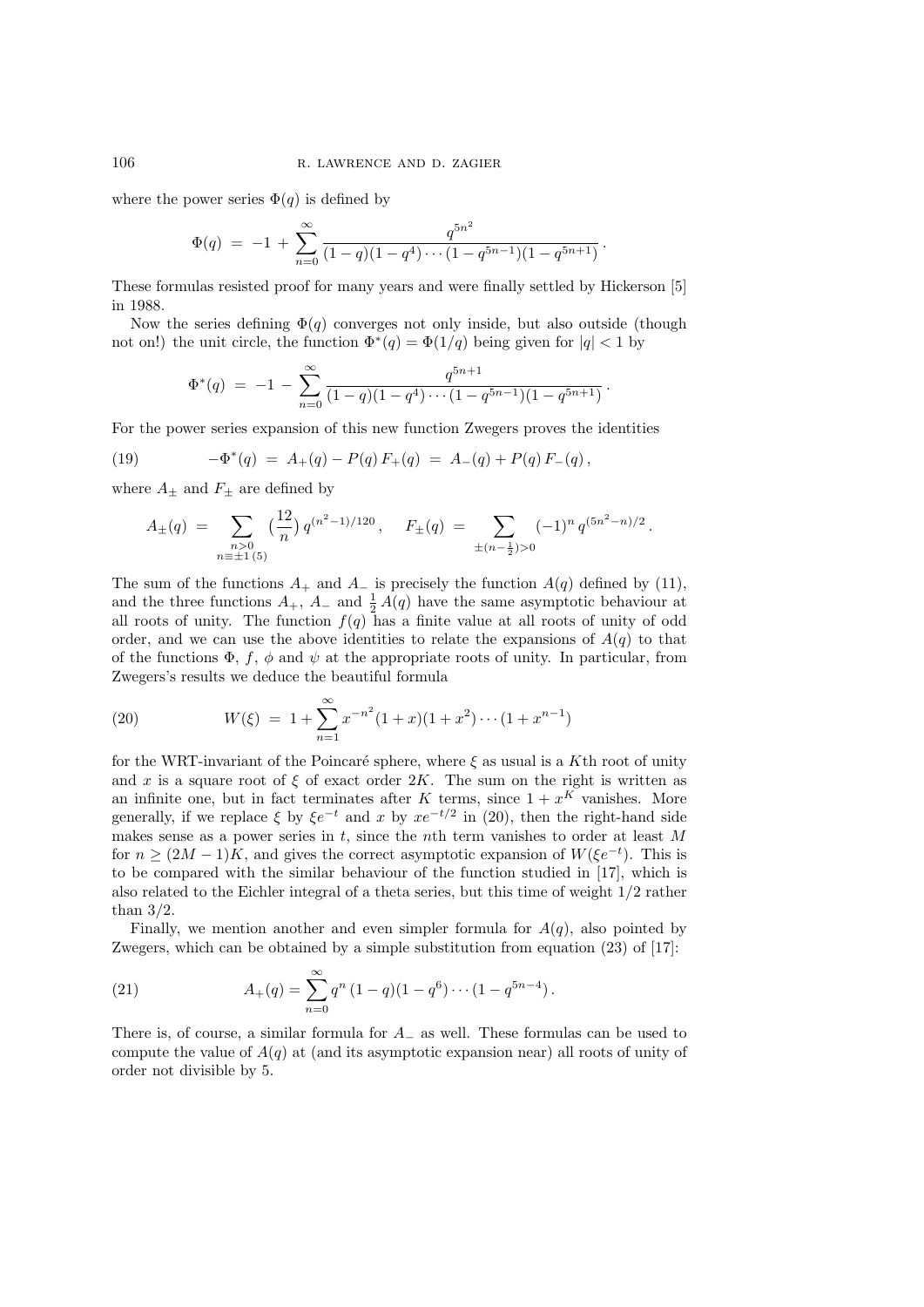6. Generalisation to other manifolds. Consider an arbitrary Seifert fibred manifold,  $M = \sum_{i}(\frac{P_1}{Q_1}, \ldots, \frac{P_N}{Q_N})$  fibred over  $S^2$ . According to [10], the WRT-invariant  $Z_K(M)$  equals  $W_M(\zeta_K)/(\zeta_K-1)\zeta_K^{\sigma}$ , where  $\sigma$  is a certain rational number defined in terms of Dedekind sums ( $\sigma = \phi/4 - 1/2$  in the notation of [10];  $\sigma = 121/120$  for  $M = \Sigma(2,3,5)$  and  $W_M(\zeta_K)$  is given by a formula analogous to (3):

$$
W_M(\zeta_K) = \frac{\text{sgn}H - i}{\sqrt{PK}} \sum_{\substack{\beta \pmod{2PK} \\ \beta \not\equiv 0 \pmod{K}}} \frac{\prod_{j=1}^N \sin(\pi \beta/KP_j)}{\left(\sin(\pi \beta/K)\right)^{N-2}} e^{-\pi i H \beta^2/2KP}.
$$

Here  $P = \prod_j P_j$  and  $H = P \sum$  $j\frac{Q_j}{P_i}$  $\frac{Q_j}{P_j}$ , so that  $|H_1(M,\mathbb{Z})|=|H|$ . Again one can replace this by a formula similar to (2) which defines an invariant  $W_M(\xi) \in \mathbb{Q}(\xi)$  for every root of unity  $\xi$ .

Define a simple hyperbolic function  $\phi$  and an integer valued function  $\chi(n)$  by

$$
\phi(x) = 4 \frac{\prod_{j=1}^{N} \sinh \frac{x}{2P_j}}{(\sinh (x/2))^{N-2}} = \sum_{n=1}^{\infty} \chi(n) e^{-nx/2P}.
$$

(The case dealt with in the rest of this paper is anomalous since  $\frac{1}{2} + \frac{1}{3} + \frac{1}{5} > 1$ . In all other cases, the above definition of  $\chi(n)$  makes sense—in that case alone, it is necessary to alter the limits to include  $n = -1$  but exclude  $n = 1$ . We now assume that this anomalous situation does not arise.) When  $N = 3$ , so that we have three fibres,  $\chi$  will be a periodic function of period 2P; when  $N > 3$ ,  $\chi(n)$  will be described by polynomials in n of degree  $N-3$ , which polynomial to use being dependent on the value of n modulo 2P.

Define a holomorphic function on the disc  $|q|$  < 1 by

$$
A(q) = \sum_{n=1}^{\infty} \chi(n) q^{n^2/4PH}.
$$

The same reasoning as in §3 will give the following.

THEOREM 3. For three-fibred Seifert integer homology sphere M and any root of unity  $\xi$ , the radial limit of  $-\frac{\text{sgn}(H)}{2}A(q)$  as  $q \to \xi$  equals  $W_M(\xi)$ .

The function  $A(q)$  is the Eichler integral of a theta series of weight  $\frac{3}{2}$  (defined by the same sum as for  $A(q)$  but with a factor n included), and we could again use the methods of §4 to obtain information about the transformation behaviour of  $A(e^{2\pi i\alpha})$  $(\alpha \in \mathbb{Q})$  under the action of the modular group. In the general case of  $N > 3$  fibres we expect a similar story, but now also involving derivatives of theta functions.

## REFERENCES

- [1] G. E. ANDREWS, *Mock theta functions*, in Theta functions—Bowdoin 1987, Part 2, Proc. Sympos. Pure Math 49, AMS, Providence, R.I., 1989, pp. 283–298.
- [2] M. F. Atiyah, Topological quantum field theory, Publ. Math. IHES, 68 (1989), pp. 175–186.
- [3] M. F. Atiyah, The geometry and physics of knots, Cambridge University Press, Cambridge, 1990.
- [4] D. S. FREED AND R. E. GOMPF, Computer calculations of Witten's 3-manifold invariant, Commun. Math. Phys., 141 (1991), pp. 79–117.
- [5] D. R. Hickerson, A proof of the mock theta conjectures, Invent. Math., 94 (1988), pp. 639–660.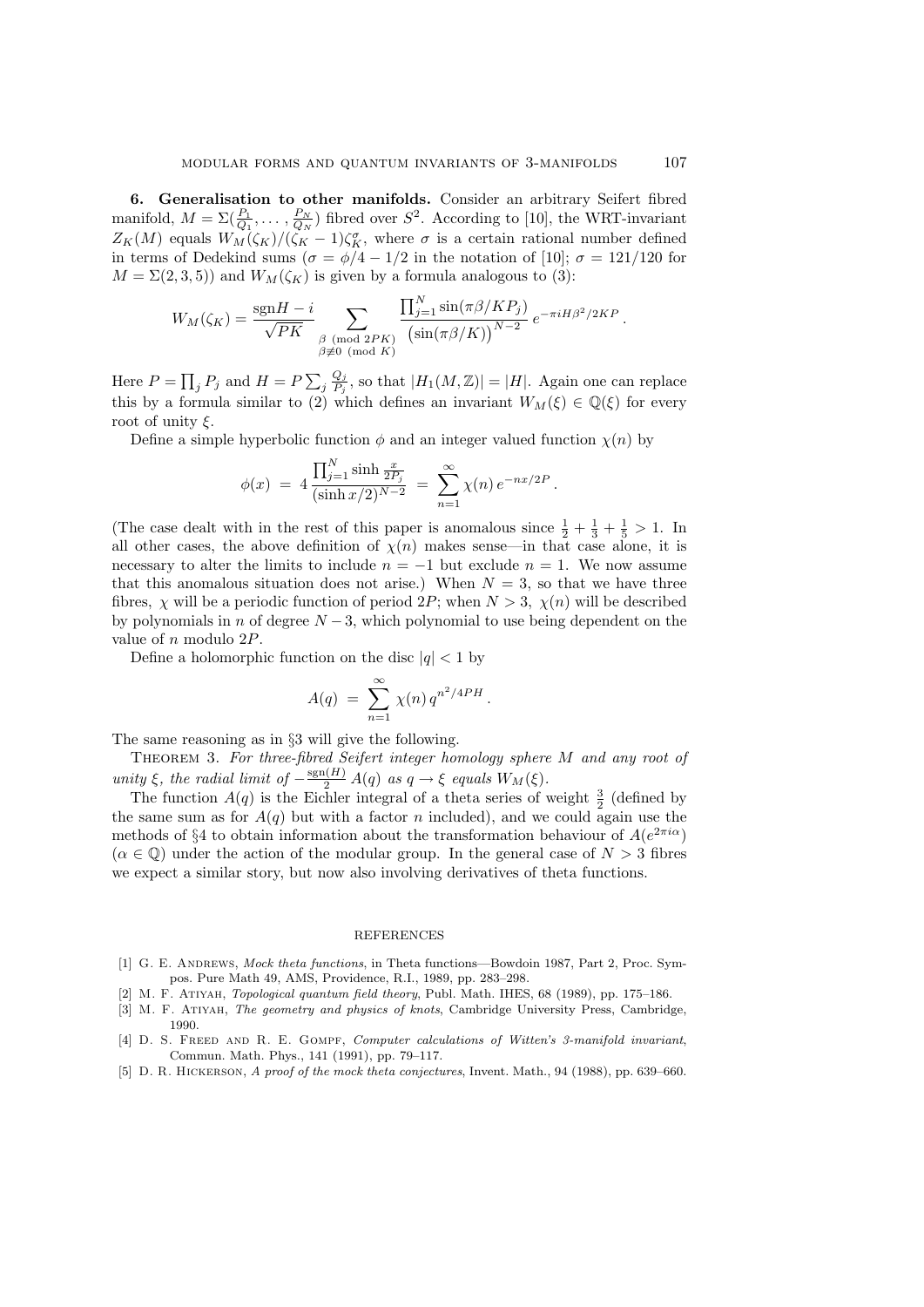- [6] L. C. Jeffrey, Chern-Simons-Witten invariants of lens spaces and torus bundles and the semiclassical approximation, Commun. Math. Phys., 147 (1992), pp. 563–604.
- [7] R. Lawrence, Asymptotic expansions of Witten-Reshetikhin-Turaev invariants for some simple 3-manifolds, J. Math. Phys., 36 (1995), pp. 6106–6129.
- [8] R. LAWRENCE, Witten-Reshetikhin-Turaev invariants of 3-manifolds as holomorphic functions, Lecture Notes in Pure and Applied Mathematics, 184 (1996), pp. 363–377.
- [9] R. Lawrence, An Introduction to Topological Field Theory, in The interface of knots and physics—San Francisco 1995, Proc. Symp. Appl. Math. 51, AMS, Providence, R.I., 1996, pp. 89–128.
- [9] R. Lawrence, An Introduction to Topological Field Theory, Proc. Symp. Appl. Math., 51 (1996), pp. 89–128.
- [10] R. LAWRENCE AND L. ROZANSKY, Witten-Reshetikhin-Turaev invariants of Seifert manifolds, Commun. Math. Phys., to appear (1999).
- [11] H. Murakami, Quantum SU(2)-invariants dominate Casson's SU(2)-invariant, Math. Proc. Camb. Phil. Soc., 115 (1993), pp. 253–281.
- [12] T. OHTSUKI, A polynomial invariant of rational homology 3-spheres, Invent. Math., 123 (1996), pp. 241–257.
- [13] N. YU. RESHETIKHIN AND V. TURAEV, Invariants of 3-manifolds via link polynomials and quantum groups, Invent. Math., 103 (1991), pp. 547–597.
- [14] L. Rozansky, On p-adic properties of the Witten-Reshetikhin-Turaev invariant, Preprint (1998).
- [15] J. Sink, Asymptotic expansions of quantum invariants and a zeta-function of a knot, Thesis, University of Michigan (1999).
- [16] E. WITTEN, Quantum Field Theory and the Jones Polynomial, Commun. Math. Phys., 121 (1989), pp. 351–399.
- [17] D. Zagier, Vassiliev invariants and a strange identity related to the Dedekind eta-function, Preprint (1998).
- [18] D. ZAGIER, *Period functions for modular forms of half-integral weight*, in preparation.